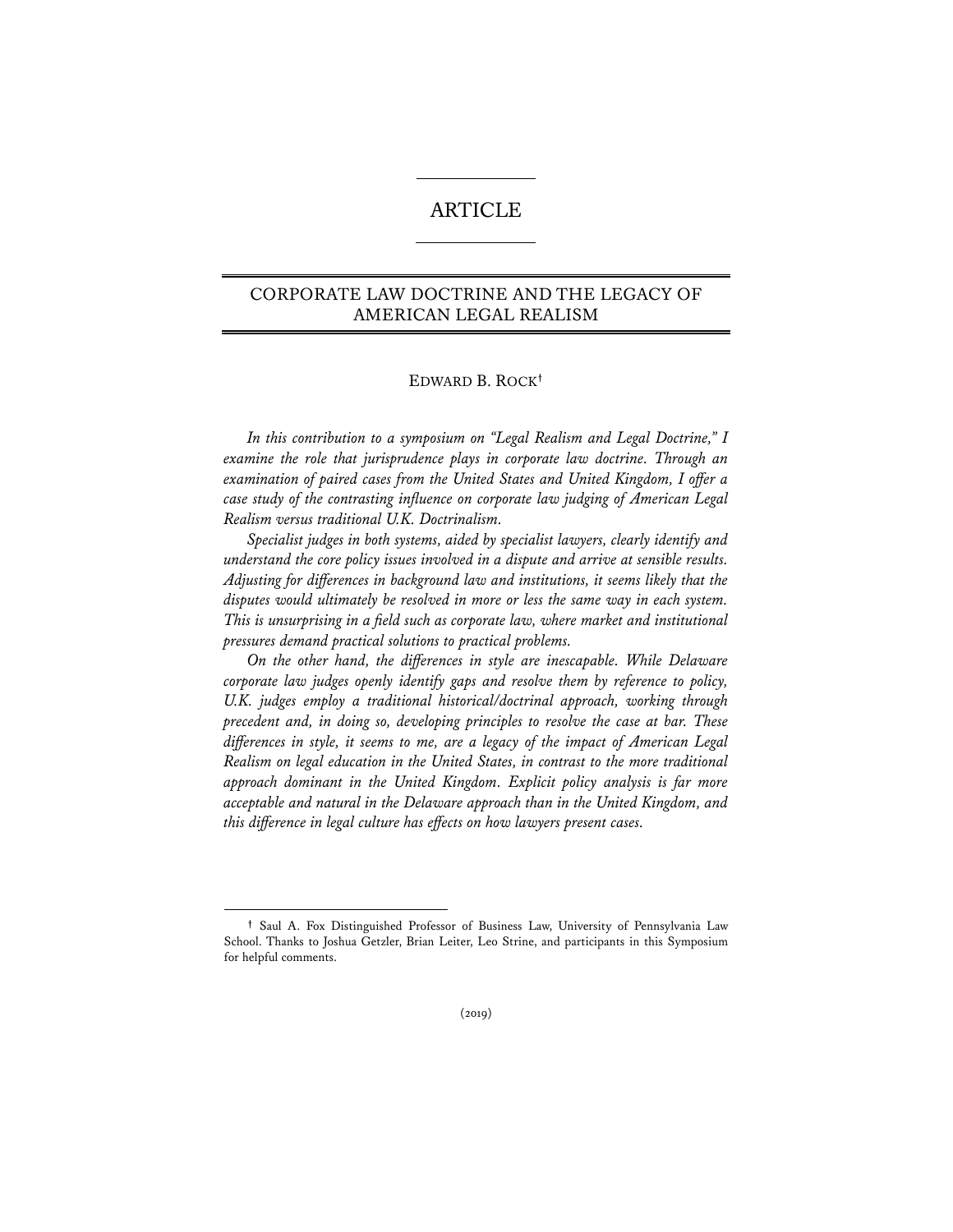| I. THE LEGACY OF AMERICAN LEGAL REALISM  2020             |  |
|-----------------------------------------------------------|--|
| II. THE CORE OF AMERICAN LEGAL REALISM:                   |  |
| THE "UNDERDETERMINATION" THESIS AND                       |  |
|                                                           |  |
| III. THE CRITICAL LEGAL STUDIES EXTENSION:                |  |
|                                                           |  |
| IV. AMERICAN LEGAL REALISM AND DOCTRINE  2026             |  |
| V. CONTROLLING SHAREHOLDER FREEZEOUTS 2029                |  |
|                                                           |  |
| B. United Kingdom #1: The Definition of "Class" in a      |  |
|                                                           |  |
| VI. THE TREATMENT OF EXIT CONSENTS IN                     |  |
|                                                           |  |
|                                                           |  |
| B. United Kingdom #2: Assénagon and Azevedo  2044         |  |
| VII. THE LEGAL REALIST VERSUS THE TRADITIONAL STYLE  2048 |  |
|                                                           |  |

#### INTRODUCTION

American Legal Realism (ALR) has penetrated American legal thinking so deeply that nearly every lawyer, judge, or legal academic educated in an American law school began to absorb its core lessons from the time he or she started studying law. At the same time, as corporate lawyers, judges, and corporate law academics, we spend much of our time discussing, describing, and contesting corporate law doctrine. Should the persistence of doctrine be surprising to a Legal Realist? Does a Legal Realist approach legal doctrine differently from a legal formalist? What role does corporate law doctrine play in a corporate law system populated by actors educated in the Legal Realist tradition?

### I. THE LEGACY OF AMERICAN LEGAL REALISM

In law schools, we spend little time talking with our students or with each other about the fundamental jurisprudential commitments that form the foundation of our views of law. Although law schools offer courses in Jurisprudence or Legal Philosophy, these courses are not mandatory, and most law students graduate without receiving any systematic overview of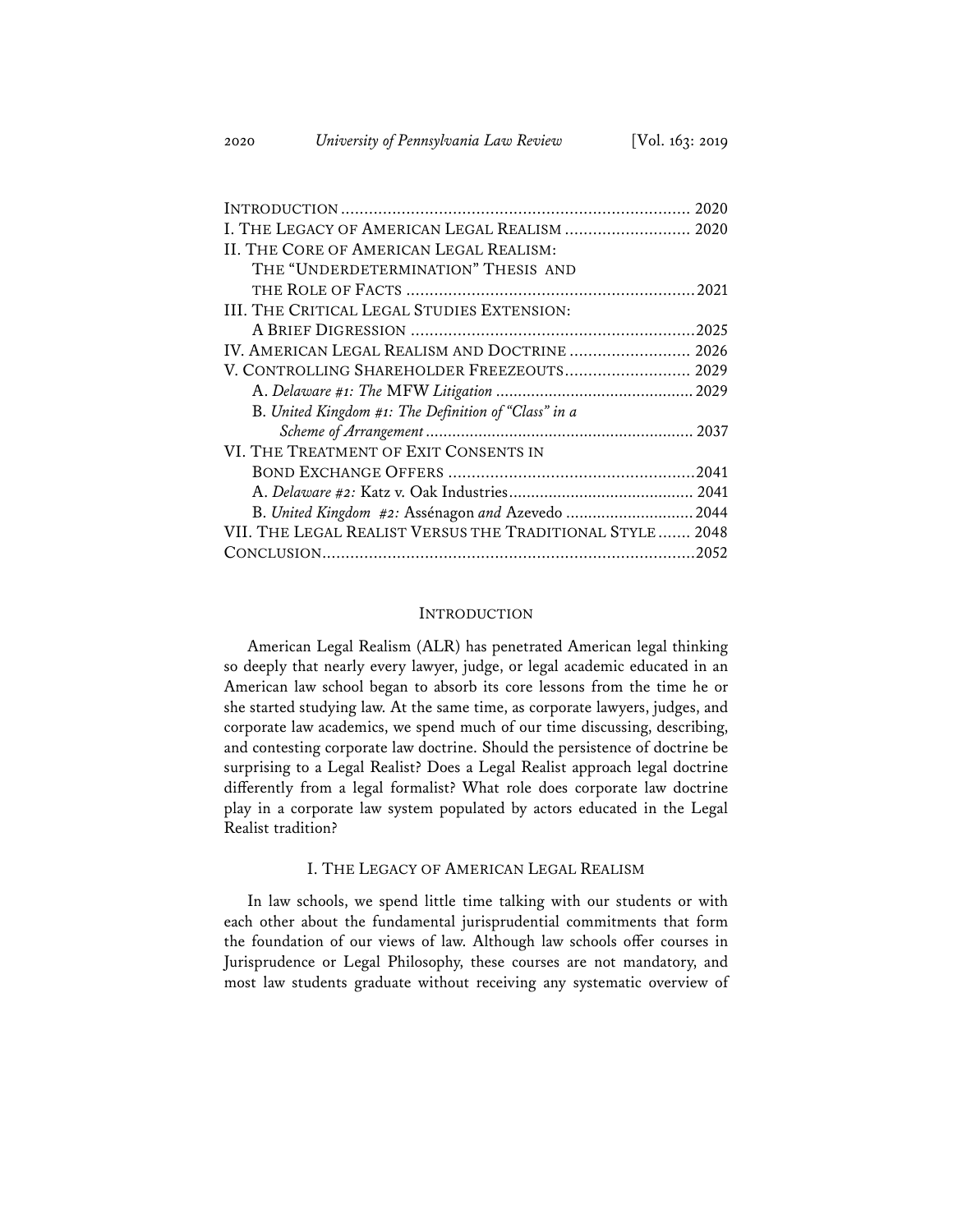these subjects. But there are core jurisprudential commitments that form the foundation of American legal education and that distinguish it from legal education in other countries. I submit that most of us who were educated in American law schools came away with some version of the following understandings of law.

First, American lawyers, to one degree or another, all subscribe to the notion that in many litigated cases—especially those that get to the Courts of Appeals and form the foundation of our casebooks—traditional legal materials (i.e., statutes and case law) rarely suffice to determine the outcome. We identify a gap between those materials and a case's result that is not filled by logical deduction, regardless of how a court ultimately explains the outcome. In nearly all interesting cases, we teach and believe that there is enough slack that a court can come out either way. In casebooks, cases with similar fact patterns but different outcomes are often paired. We typically teach these cases as illustrations of the manipulability of doctrine, rather than as opportunities for fine-grained distinctions.**<sup>1</sup>**

Second, when we identify these gaps, we teach that judges make new law—not discover law that was somehow already there—and ask our students to articulate the "policy" considerations that explain the result or could motivate a different result.

For purposes of this Article, assume that, as a descriptive matter, I am more or less right in this characterization of American legal education. Where do these ideas come from and what implications do they have for the role of corporate law doctrine?

## II. THE CORE OF AMERICAN LEGAL REALISM: THE "UNDERDETERMINATION" THESIS AND THE ROLE OF FACTS

In an extremely valuable reconstruction that I rely on heavily here, Brian Leiter distinguishes several strands that broadly characterize the fairly heterogeneous group of scholars who can be labeled American Legal Realists: Karl Llewellyn, Underhill Moore, Walter Wheeler Cook, Herman

**<sup>1</sup>** For example, in introducing the goals of damages in U.S. contracts courses, *Peevyhouse v. Garland Coal & Mining Co.*, 382 P.2d 109 (Okla. 1962), which held that the proper measure of damages is the cost of remedying the defect, is paired with *Groves v. John Wunder Co.*, 286 N.W. 235 (Minn. 1939), which held that the proper measure of damages is the difference in value of the property before and after the defective performance. *See* JOHN P. DAWSON, WILLIAM BURNETT HARVEY & STANLEY D. HENDERSON, CONTRACTS: CASES AND COMMENT 11- 19 (7th ed. 1998) (juxtaposing *Peevyhouse* and *Groves* as examples of damages calculation in contract law).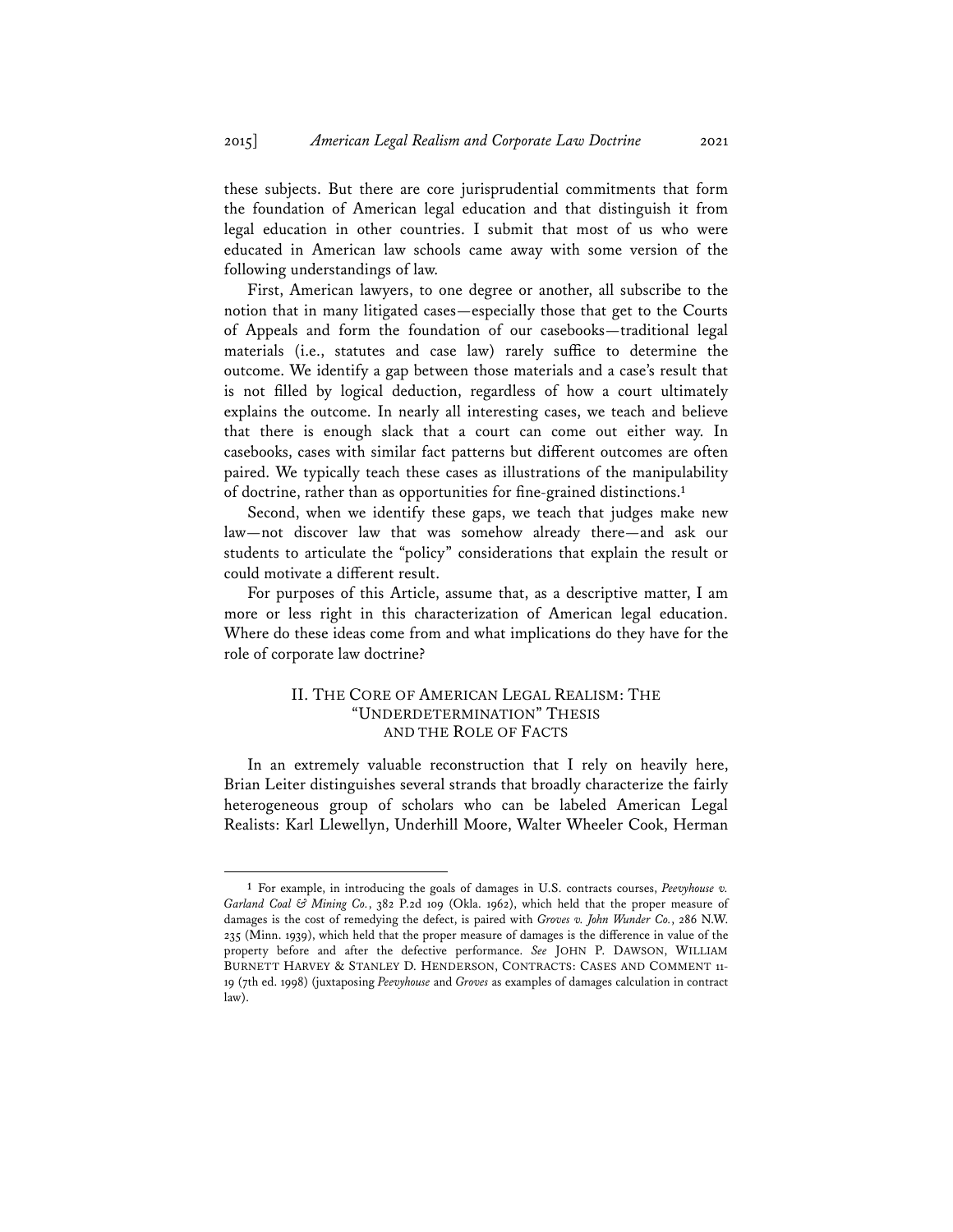Oliphant, Leon Green, Jerome Frank, Thurman Arnold, Felix Cohen, Max Radin, and others.**<sup>2</sup>**

First, all Realists agree that the traditional style of judicial opinions provides an inaccurate description of the actual process of adjudication when it expresses the conclusion as the result of a sort of syllogism in which the major premise is "the law," the minor premise is "the facts," and the conclusion follows with logical certainty.**<sup>3</sup>** This view is sometimes ridiculed as "mechanical jurisprudence."**<sup>4</sup>**

Second, all Realists agree that traditional legal materials underdetermine the outcome in two related senses.**<sup>5</sup>** As Leiter explains, the law is "rationally indeterminate" in that the available legal reasons drawn from statutes and cases do not justify a unique decision in a significant number of cases.**<sup>6</sup>** In addition, the law is "causally or explanatorily indeterminate" in that legal reasons do not suffice to explain why a judge decided as he or she did.**<sup>7</sup>**

In justifying the indeterminacy thesis, Realists go beyond the lawyers' sense of uncertainty and identify a particular source of uncertainty in legal decisionmaking: conflicting but plausibly applicable lines of precedent and tools that allow a judge to legitimately choose either outcome.**<sup>8</sup>** Karl Llewellyn's famous article on canons of statutory construction is a paradigmatic example of this approach.**<sup>9</sup>**

The idea that there are situations in which the law "runs out" and judges make law "interstitially" is not unique to Realism.**<sup>10</sup>** H.L.A. Hart, who

**<sup>2</sup>** *See* Brian Leiter, *American Legal Realism* (providing an overview of the theoretical approaches to ALR), *in* THE BLACKWELL GUIDE TO THE PHILOSOPHY OF LAW AND LEGAL THEORY 50, 50-66 (Martin P. Golding & William A. Edmundson eds., 2005). In this Article, I will use "American Legal Realist," "Legal Realist," and "Realist" more or less interchangeably.

**<sup>3</sup>** *See, e.g.*, JEROME FRANK, LAW AND THE MODERN MIND 103 (1930) ("[Y]ou will study these opinions in vain to discover anything remotely resembling a statement of the actual judging process."). **<sup>4</sup>** *See, e.g.*, Leiter, *supra* note 2, at 50 (explaining that early scholars of ALR reacted to the

<sup>&</sup>quot;mechanical jurisprudence" of their time).

 $\frac{5}{1}$  *Id.* at  $52 - 53$ .

**<sup>6</sup>** *Id.* at 51.

**<sup>7</sup>** *Id.* (emphasis omitted).

**<sup>8</sup>** *See id.* at 51-52 (interpreting precedent in different ways can lead to different outcomes, which reduces its value as a source of law).

**<sup>9</sup>** *See* Karl N. Llewellyn, *Remarks on the Theory of Appellate Decision and the Rules or Canons About How Statutes Are to Be Construed*, 3 VAND. L. REV. 395, 401-06 (1950) (identifying strains of law in the canon of statutory interpretation allowing contradictory, but equally legitimate, interpretations of statutes); *see also* Leiter, *supra* note 2, at 51 ("[I]f a court could properly appeal to either canon when faced with a question of statutory interpretation, then the 'methods' of legal reasoning . . . would justify at least two different interpretations of the meaning of the statue.").

**<sup>10</sup>** *See* Leiter, *supra* note 2, at 61-65 (reviewing how the "legal process" school of legal theory began as a response to ALR and adopted many of its assumptions).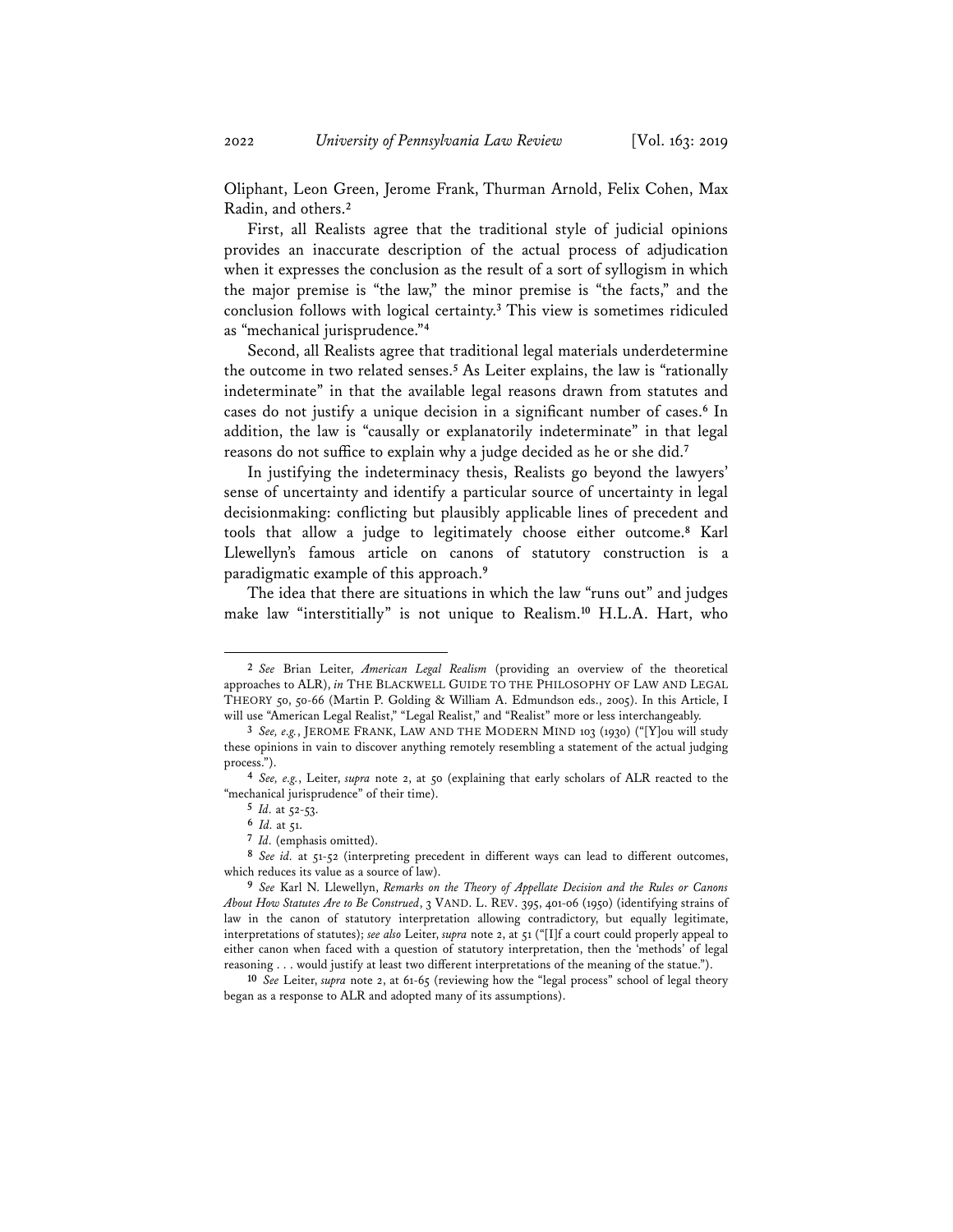argued strongly against Realism's "rule skepticism," acknowledged that judges can and must make law.**<sup>11</sup>** What separates the Realists from Hart**<sup>12</sup>** indeed, what separates the implicit jurisprudence of American legal education from the prevailing view in the United Kingdom and the rest of the world—is (a) a sense of how often the law runs out and (b) how gaps are and should be filled.

Hart argued that the Realists overstated the extent of indeterminacy and misconceived how judges fill gaps. In cases not addressed by the relevant statute, Hart argued that the judicial role is fundamentally different from the legislative role: "[N]ot only are the judge's powers subject to many constraints *narrowing his choice* from which a legislature may be quite free, but since the judge's powers are exercised only to dispose of particular instant cases he cannot use these to introduce large-scale reforms or new codes."**<sup>13</sup>**

Rather, for Hart, the judge's role as an interstitial lawmaker is best analogized to the "delegated rulemaking power [of] an administrative body."**<sup>14</sup>** In this model, courts have authority to make rules for unregulated cases and are instructed to do so with reference to the principles and standards established in the authoritative provisions.**<sup>15</sup>** Hart further argued that "legal decisionmaking does not proceed *in vacuo* but always against a background of a system of relatively well established rules, principles, standards, and values."**<sup>16</sup>**

The Realists had a very different view. Mainstream Realists, including Llewellyn, Oliphant, Green, and others, thought that the gap was filled by some combination of "fact-scenarios" and industry practice.**<sup>17</sup>** Thus, in understanding tort law, Leon Green argued that traditional tort law—with its doctrinal categories including negligence, intentional torts, and strict liability—was misleading and should instead be thought of as organized by factual scenarios such as "surgical operations," and "traffic and

**<sup>11</sup>** H. L. A. HART, THE CONCEPT OF LAW 132-44 (2d ed. 1994). One of the key differences between Hart's and Ronald Dworkin's views is whether judges make law interstitially. Dworkin famously argued against Hart that even in "hard cases," there is one right answer which judges must try to reach, even if we may not know whether they have succeeded in doing so. RONALD DWORKIN, LAW'S EMPIRE 109 (1986).

**<sup>12</sup>** Here, I take Hart to be a very articulate spokesman for British legal culture.

**<sup>13</sup>** HART, *supra* note 11, at 273. **<sup>14</sup>** *Id.* at 132.

**<sup>15</sup>** *Id.*

**<sup>16</sup>** H.L.A. Hart, *American Jurisprudence Through English Eyes: The Nightmare and the Noble Dream*, 11 GA. L. REV. 969, 979 (1977).

**<sup>17</sup>** *See* Leiter, *supra* note 2, at 54-55 (explaining that in Oliphant's example of the conflicting court decisions on the validity of contractual promises not to compete, the courts enforced the prevailing norms as expressed in guild regulations for a particular fact-scenario).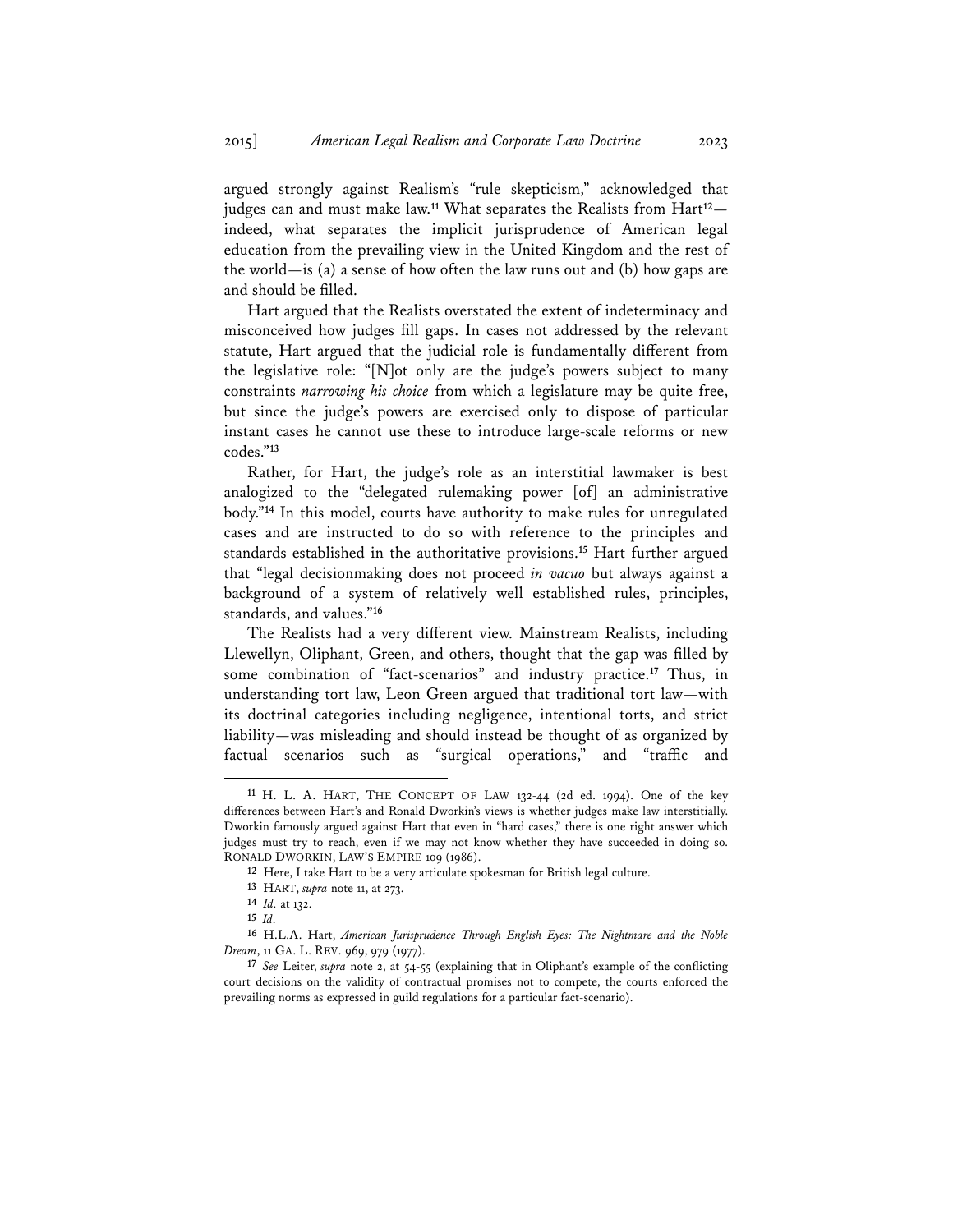transportation."**<sup>18</sup>** Similarly, Oliphant, in his reconstruction of the law of contractual promises not to compete, claimed that the decisions could be understood only by reference to the factual circumstances of the cases: an employee's promise to an employer (often invalid) versus a business seller's promise not to compete with the buyer (often valid).**<sup>19</sup>** For Realists such as Llewellyn, Green, Oliphant, and others in the group Leiter refers to as the "Sociological Wing," the law cannot be understood without attention to the underlying and determinative factual and industry details.**<sup>20</sup>** These are the "materials" that were thought necessary to supplement the cases and statutes in our typical "Cases and Materials on the Law of X."

For these Realists, "what judges decide on the facts in such cases falls into one of two patterns[:] either (1) judges enforce the norms of the prevailing commercial culture; or (2) they try to reach the decision that is socioeconomically best under the circumstances."**<sup>21</sup>** This latter category is the domain of "policy."

This vision differs from Hart's and points judges in a very different direction. In Hart's view, the role of the judge, as delegated decisionmaker, is to dig deeply into the cases and statutes to identify the core principles the ratio decidendi—and then to redescribe them at a level of generality sufficient to resolve the new case.**<sup>22</sup>** A delegated decisionmaker must strive to discern the principles according to which he or she is expected to decide.

By contrast, the Realists, in focusing on how judges actually decide cases, did not have a single view of how judges *should* decide them. Leiter argued that "[s]ome Realists (Holmes, Felix Cohen, Frank on the bench) think judges should simply adopt, openly, a legislative role, acknowledging that, because the law is indeterminate, courts must necessarily make judgments on matters of social and economic policy."**<sup>23</sup>** For the Sociological Realists, the judge should look *outside* legal materials to determine the

**<sup>18</sup>** *Id.* at 55.

**<sup>19</sup>** *See id.* at 54-55 (quoting Oliphant's analysis of cases involving promises not to compete).

**<sup>20</sup>** *See id.* at 55 (providing that the thesis of Sociological Wing Realists like Llewellyn, Oliphant, and Moore posits that "judges enforce the norms of commercial culture or try to do what is socioeconomically best on the facts of the case").

**<sup>21</sup>** BRIAN LEITER, NATURALIZING JURISPRUDENCE: ESSAYS ON AMERICAN LEGAL REALISM AND NATURALISM IN LEGAL PHILOSOPHY 27 (2007).

**<sup>22</sup>** Hart, *supra* note 16, at 980 (extolling Lord Atkin's analysis in the early products liability case *Donoghue v. Stevenson*, [1932] A.C. 562 (H.L.) 564 (appeal taken from Scot.)).

**<sup>23</sup>** Leiter, *supra* note 2, at 58. Others, according to Leiter, largely ignore the normative question on the grounds that how judges decide cases is just a fact about what they do and it would be "idle to tell judges they *ought* to do otherwise." *Id.*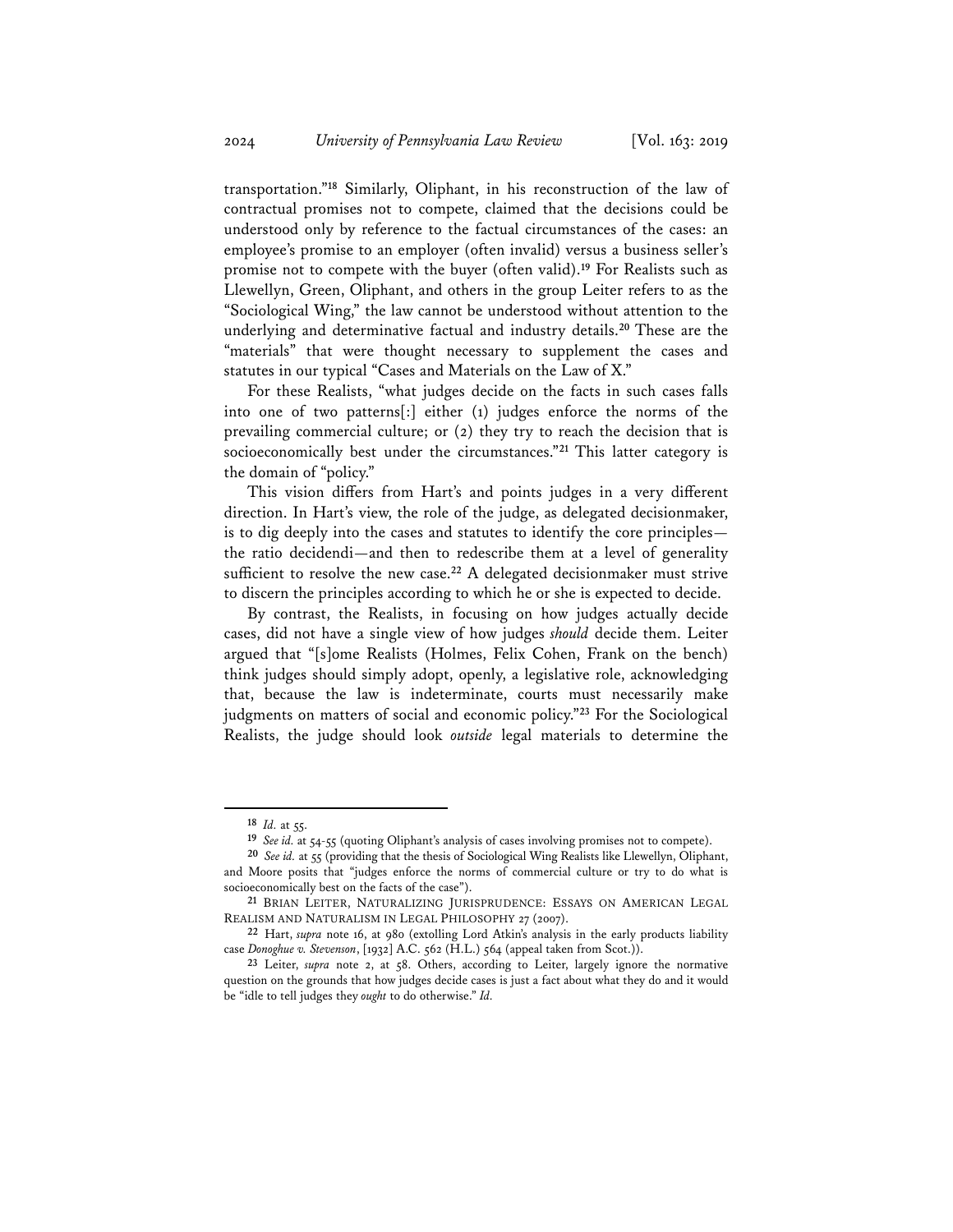prevailing commercial norms or, in the absence of such norms, the socially or economically preferred outcome.**<sup>24</sup>**

Both approaches, from Hart's perspective, go well beyond the delegated rulemaking authority given to judges and usurp the role of the legislature.**<sup>25</sup>**

### III. THE CRITICAL LEGAL STUDIES EXTENSION: A BRIEF DIGRESSION

Many American lawyers, judges, and academics were exposed to Critical Legal Studies (CLS) in law school. How does CLS relate to the ALR of the 1930s? At the risk of dramatically oversimplifying a varied group of scholars, the connections are more or less the following. ALR convincingly demonstrated that the gap between traditional legal materials and judicial decisions is a persistent feature of adjudication.**<sup>26</sup>** As noted above, the mainstream Realists thought the gap could largely be filled by what are now viewed as accepted supplements, such as industry practice, or have already been incorporated into the traditional legal materials through law reform efforts that pay more attention to fact-scenarios, such as the Restatements. More generally, ALR argued that the gaps are filled by considerations of policy.

CLS picked up on this gap, viewed it as pervasive, and argued that (a) judicial opinions *never* convince us that the result was legally compelled and (b) adjudication is irredeemably *ideological*. **<sup>27</sup>** The above overview of ALR allows one to trace the connections and the divergences. The gap—the observation that, at least for the "interesting" cases, a judge could come out either way—becomes a pervasive "contradiction" in the law.**<sup>28</sup>** If one can come out either way, then the rhetorical claim of logical inevitability that characterizes much judicial prose is shown to be false.**<sup>29</sup>** If the gap is filled by reference to considerations of policy, then we can interrogate those

**<sup>24</sup>** These Realists were later joined by Judge Posner in arguing that judges should step out from behind legal doctrine and directly engage with political and economic considerations weighed by legislatures. *See, e.g.*, RICHARD POSNER, REFLECTIONS ON JUDGING 121 (2013) (arguing that when the legislative purpose is not discernible, "the judge is the legislator and has to base [the] decision on his conception of sound public policy within the limits the legislators have set . . . [and] must, like other legislators, consider among other things the likely consequences of a decision one way or the other").

**<sup>25</sup>** Hart does recognize that in the small set of cases where searching the law for applicable principles yields no answer, it is appropriate to decide as a conscientious legislator would. *See* HART, *supra* note 11, at 273 ("[T]here will be points where the existing law fails to dictate any decision as the correct one, and to decide [these cases] . . . the judge must exercise his lawmaking powers.").

**<sup>26</sup>** *See* discussion *supra* Part II.

**<sup>27</sup>** DUNCAN KENNEDY, A CRITIQUE OF ADJUDICATION 82-92 (1998).

**<sup>28</sup>** *Id.* at 83-92, 284-85.

**<sup>29</sup>** *Id.* at 86-89.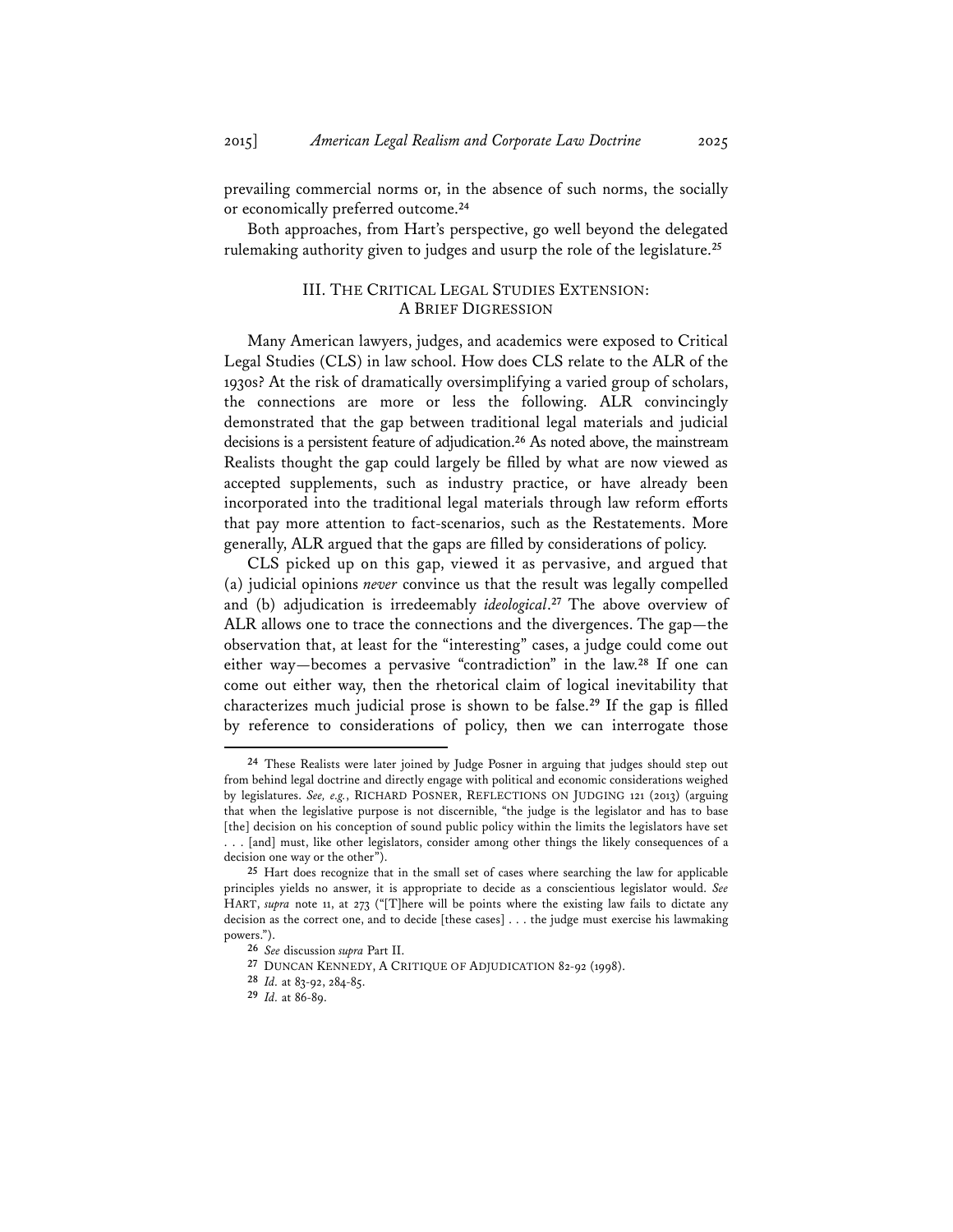considerations. As soon as we ask "who benefits?", a case can often be made that entrenched interests benefit. In this way, policy considerations, far from being neutral or technocratic, are seen as a Trojan horse for ideology.**<sup>30</sup>**

Because CLS has not, to my eyes, had anywhere near the impact on the culture of legal education or legal thinking as ALR, I will focus my attention here exclusively on ALR.

#### IV. AMERICAN LEGAL REALISM AND DOCTRINE

ALR has always had a complex relationship with legal doctrine. In many respects, doctrine was the principal focus of the Realist project. In its worst incarnation, legal doctrine, as wielded by the exaggerated figure of the "formalist," is the disingenuous, ex post rationalization that obscures the degree of judgment involved in adjudication.**<sup>31</sup>** For Realists, the frequent rhetorical claim that legal doctrine "compels" an outcome should *never* be taken at face value.**<sup>32</sup>**

Legal doctrine can also be misleading when other factors are the principal determinants of adjudication. In Oliphant's analysis of the enforceability of promises not to compete, the principal determinant turns out to be whether the promise was made by an employee to an employer (presumptively invalid) or by a business seller to a buyer (presumptively valid).**<sup>33</sup>** The then-governing doctrine misled by failing to identify these as critical factors.**<sup>34</sup>**

This critique led to a view of doctrine as a *solution* to uncertainty, and explains the Realists' central role in law reform efforts such as the American Law Institute's (ALI) Restatements and the development of the Uniform Commercial Code (UCC). For example, by modifying legal doctrine regulating contractual promises not to compete to track relevant factscenarios, the *Restatement (Second) of Contracts* section 188 incorporated

**<sup>30</sup>** *Id.* at 86, 97-130.

**<sup>31</sup>** *See, e.g.*, FRANK, *supra* note 3, at 22-41 (discussing the language of law that allows rationalization of seemingly incompatible outcomes in legal decisionmaking and the role of judges in making laws).

**<sup>32</sup>** *Id.* at 32-40 (arguing that the "basic legal myth . . . that the law can be entirely predictable" stems from a "childish desire" to have a world free from "chance and error due to human fallibility").

**<sup>33</sup>** *See supra* note 19 and accompanying text.

**<sup>34</sup>** Leiter, *supra* note 2, at 56 ("[T]he problem for Oliphant . . . wasn't that rules were pointless, but rather that [they] were pitched at a level of generality that bore no relation to the fact-specific ways in which courts actually decided cases.").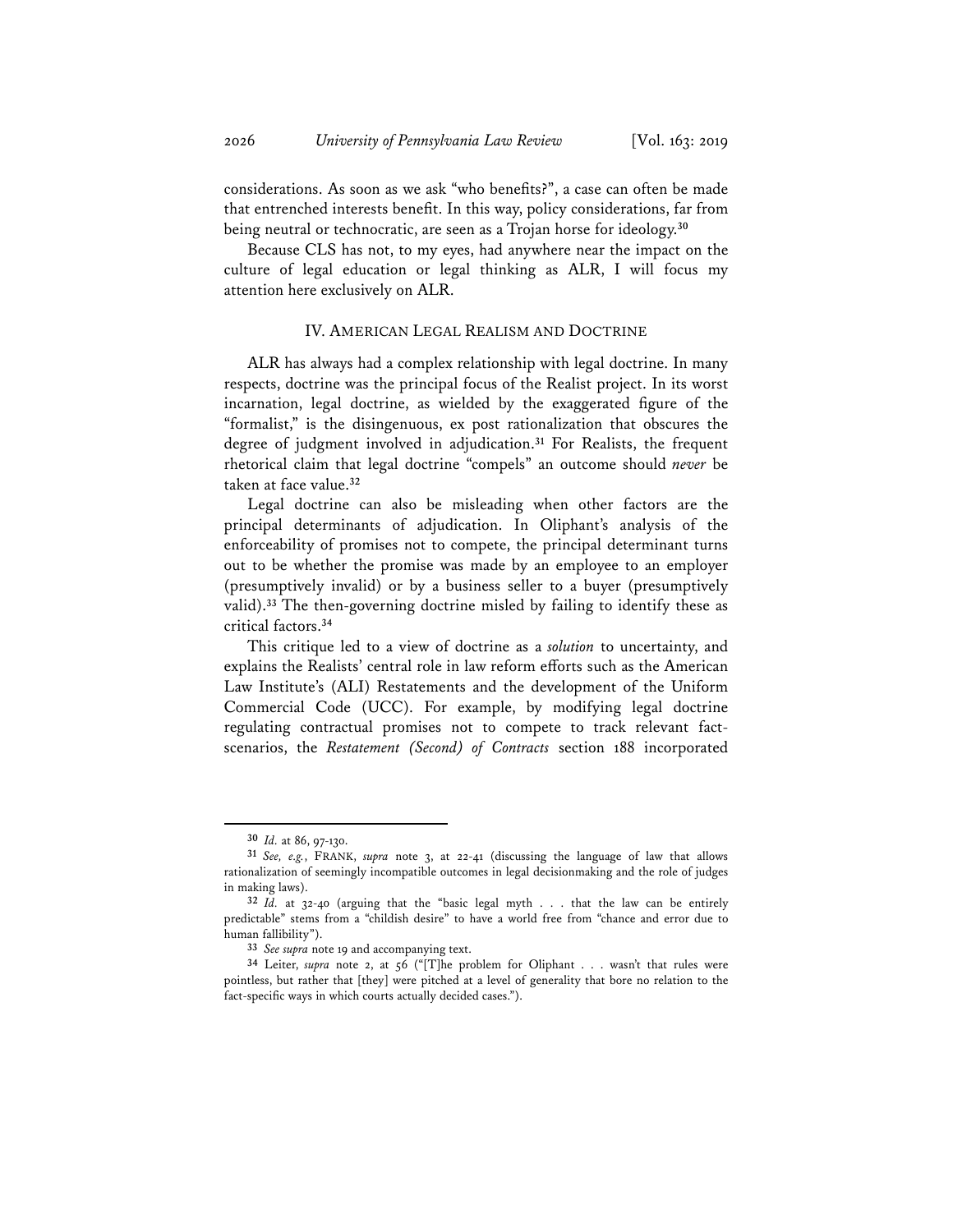Oliphant's critique and thereby potentially provided *better* guidance to parties planning their affairs.**<sup>35</sup>**

When judges respond to underdetermination by acting in a legislative or quasi-legislative capacity, those legislative judgments are expressed and entrenched in doctrine. There is no inconsistency between legislators making judgments and enacting legislation based on social or economic policy or because of interest group pressures. On the contrary, legislation a key form of legal doctrine—is how legislators implement both considered judgments and interest group bargains.**<sup>36</sup>**

Doctrine was relevant even for Jerome Frank, the most skeptical Realist. For Frank, doctrine's chief use was to enable judges to rationalize their conclusions.**<sup>37</sup>** At its worst, doctrine prevents clear thinking by judges by "compelling them to shove their thoughts into traditional forms, thus impeding spontaneity and the quick running of ideas."**<sup>38</sup>** It "often tempt[s] the lazy judge away from the proper task of creative thinking to the easier work of finding platitudes that will serve in the place of robust cerebration."**<sup>39</sup>**

However cynical he seems, even Frank did not view judging as entirely unconstrained and outcome driven. On the contrary, although adjudication starts with a judge's "hunch" for how the case should come out, legal rules and principles (i.e., doctrine) can have real value:

The conscientious judge, having tentatively arrived at a conclusion, can check up to see whether such a conclusion, without unfair distortion of the facts, can be linked with the generalized points of view theretofore acceptable. If none such are discoverable, he is forced to consider more acutely whether his tentative conclusion is wise, both with respect to the case before him and with respect to possible implications for future cases.**<sup>40</sup>**

The contrast between Hart and Frank—while overdrawn because of Frank's amusingly idiosyncratic and exaggerated style—is useful for

**<sup>35</sup>** LEITER, *supra* note 21, at 91 ("[T]he Restatements have internalized the important lesson of Oliphant and other Realists . . . .").

**<sup>36</sup>** One can argue with Jonathan Macey that the extent to which legislation implements an interest group bargain should affect how courts interpret that statute. *See generally* Jonathan R. Macey, *Promoting Public-Regarding Legislation Through Statutory Interpretation: An Interest Group Model*, 86 COLUM. L. REV. 223 (1986) (arguing that judicial statutory interpretation can allow the broader public to benefit from legislation enacted to benefit specific interest groups).

**<sup>37</sup>** FRANK, *supra* note 3, at 130 ("We have seen that one of [legal principles'] chief uses is to enable the judges to give formal justifications—rationalizations—of the conclusions at which they otherwise arrive.").

**<sup>38</sup>** *Id.*

**<sup>39</sup>** *Id.*

**<sup>40</sup>** *Id.* at 131.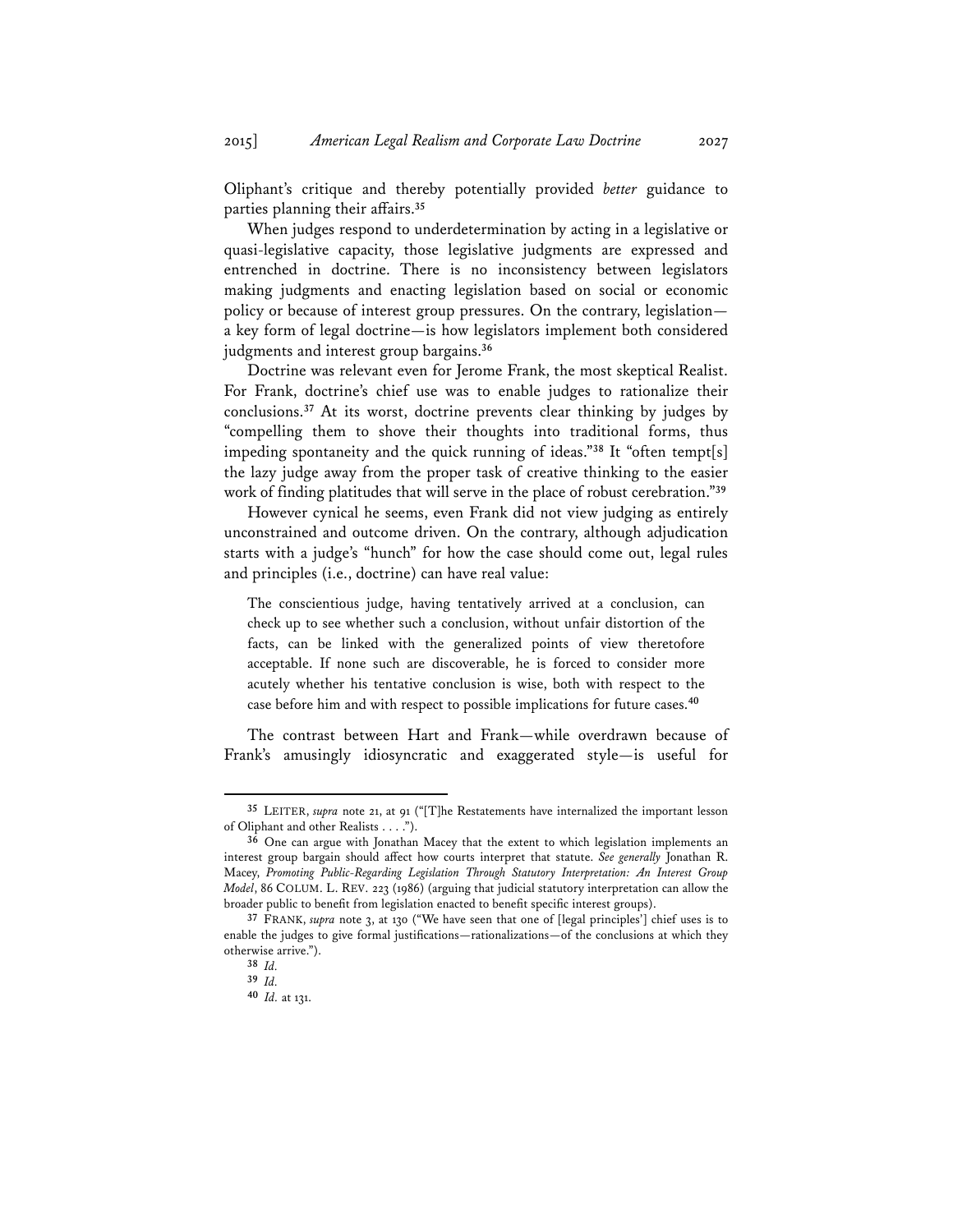sketching out alternative approaches. For Frank, a judge starts with a hunch, derived somehow from a sense of rules and principles of law, "the political, economic and moral prejudices of the judge," and countless other factors.**<sup>41</sup>**

By contrast, for Hart, such an approach is or should be marginal:

It is possible that, in a given society, judges might always first reach their decisions intuitively or "by hunches," and then merely choose from a catalogue of legal rules one which, they pretended, resembled the case in hand; they might then claim that this was the rule which they regarded as requiring their decision, although nothing else in their actions or words suggested that they regarded it as a rule binding on them. Some judicial decisions may be like this, but it is surely evident that for the most part decisions, like the chess-player's moves, are reached either by genuine effort to conform to rules consciously taken as guiding standards of decision or, if intuitively reached, are justified by rules which the judge was antecedently disposed to observe and whose relevance to the case in hand would generally be acknowledged.**<sup>42</sup>**

There is tremendous variation among Realists and one may cringe at the extent to which they were influenced by contemporary intellectual fads, whether it be Felix Cohen's invocation of the Logical Positivism of the Vienna Circle**<sup>43</sup>** or Jerome Frank's Freudianism.**<sup>44</sup>** What stands the test of time is their critique of traditional approaches and their ability to penetrate legal argumentation.**<sup>45</sup>** Those of us educated in American law schools bear their imprint, even if we do not follow them to the end. Many of us share the Realists' belief—often from personal experience—that the outcome of interesting cases is underdetermined by traditional legal materials. With the Sociological Realists, we look outside the law library to learn about

**<sup>41</sup>** *Id.* at 104-06 (relying on Joseph C. Hutcheson, Jr., *The Judgment Intuitive: The Function of the "Hunch" in Judicial Decision*, 14 CORNELL L.Q. 274 (1928)). In an indication of the differences among Realists, Felix Cohen rejects the hunch theory of judging as insufficiently empirical. Felix S. Cohen, *Transcendental Nonsense and the Functional Approach*, 35 COLUM. L. REV. 809, 843 (1935) ("[B]y magnifying the personal and accidental factors in judicial behavior, [the hunch theory] implicitly denies the relevance of significant, predictable, social determinants that govern the course of judicial decision.").

**<sup>42</sup>** HART, *supra* note 11, at 140-41.

**<sup>43</sup>** Cohen, *supra* note 41, at 826 (explaining that the Viennese School, "instead of assuming hidden causes or transcendental principles behind everything we see or do . . . redefine[s] the concepts of abstract thoughts as constructs, or functions, or complexes, or patterns, or

arrangements, of the things that we do actually see or do"). **44** FRANK, *supra* note 3, at 249 n.\* (noting the Freudians understanding of the "ambivalent" attitude towards the father).

**<sup>45</sup>** Part I of Cohen's *Transcendental Nonsense and the Functional Approach*, *supra* note 41, at 809- 21 should be required reading in the first year of law school.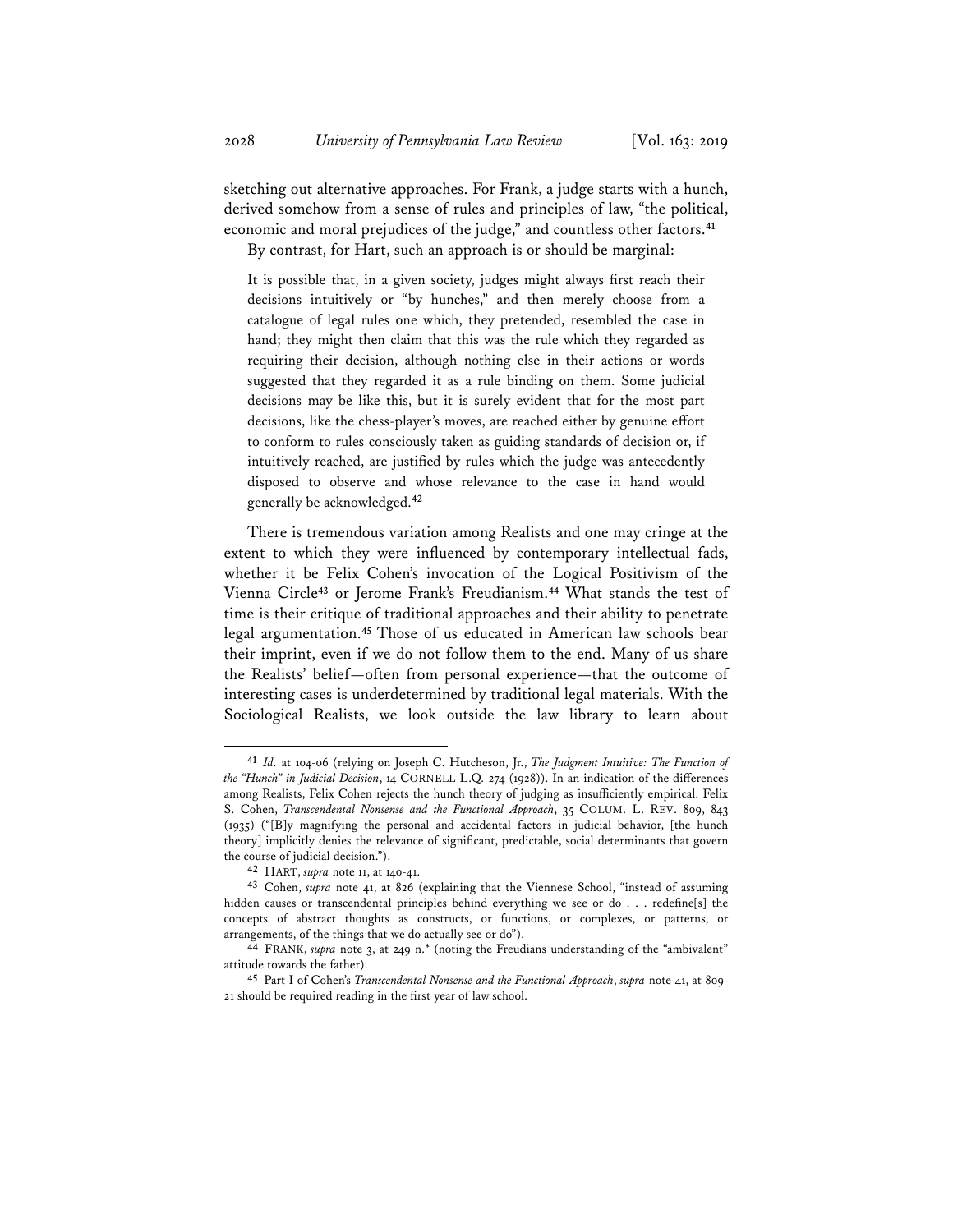commercial practice and "what makes sense." On the other hand, many of us, from personal experience in counseling, litigation, adjudication, teaching, and scholarship, know that doctrine matters even if it does not constrain as sharply as judicial opinion writing might suggest. Even the most skeptical of us uses legal doctrinal categories to structure our analysis and, as my colleagues Shyam Balganesh and Gideon Parchomovsky point out, in doing so rule certain considerations out of bounds.**<sup>46</sup>** With Hart, many of us believe that a judge, as an interstitial lawmaker, exercises delegated authority and generally should not (and, given institutional constraints, probably cannot) act with the degree of freedom that a legislator has in making legislative judgments. While judges or academics may start with a hunch (for lawyers, clients' interests make hunches unnecessary), with Frank, they know that they cannot stop there and must convince others to adopt their views.

Our views are complex and reflect personal variations. But, I submit, a "Realist" judge can be identified by two related beliefs: (1) in interesting cases, reasonable people can frequently come out either way and (2) in such situations, policy considerations are relevant even if not dispositive. I suggest below that a "traditionalist" or "formalist" judge approaches matters quite differently, at least on the surface.

With this in mind, I turn to an examination of the role of legal doctrine in corporate law by contrasting Delaware and U.K. approaches in two different contexts: controlling shareholder freezeouts and bondholder exit consents.**<sup>47</sup>**

### V. CONTROLLING SHAREHOLDER FREEZEOUTS

#### A*. Delaware #1: The* MFW *Litigation*

When a controlling shareholder (CS) enters into a transaction with the corporation—for example, selling property to the corporation or buying property from the corporation—alarm bells go off. Because the CS's interests as a buyer or seller conflict with the interests of the corporation and other shareholders, such transactions raise concerns of self-dealing. Every corporate law system must deal with this conflict of interest. In Delaware, the basic rule is that such transactions must meet the "entire fairness" standard, where entire fairness is understood to be a unitary

**<sup>46</sup>** Shyamkrishna Balganesh and Gideon Parchomovsky, *Structure and Value in the Common Law*, 163 U. PA. L. REV. 1241 (2015).

**<sup>47</sup>** The following pairs of cases are illustrative rather than comprehensive.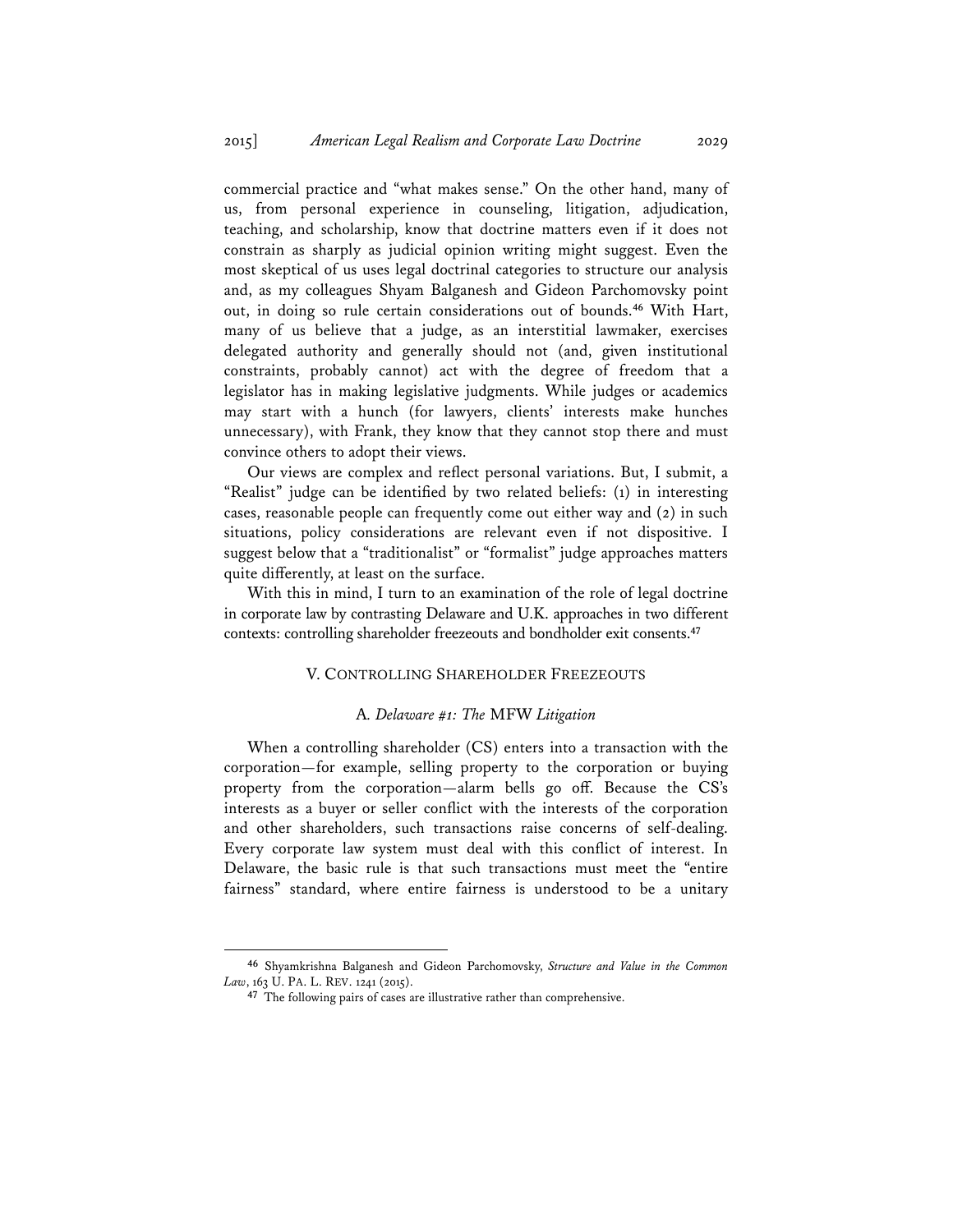analysis of fairness of price and fairness of process, with fairness of price measured against a third-party sale benchmark.

A particularly sharp form of this conflict of interest arises when a CS uses its control of the company to buy the shares that it does not already own. There are two principal transactional structures through which a CS can freeze out the non-controlling shareholders (i.e., buy their shares without their consent): (1) a merger between the CS and the corporation or (2) a tender offer to acquire 90% followed by a short-form merger under Delaware General Corporate Law Section 253.**<sup>48</sup>** In the merger structure, the CS uses its influence over the CS-elected directors to induce the board to recommend a merger to the shareholders and then votes its control bloc in favor of the merger. Under Delaware law, that merger is valid.**<sup>49</sup>** Yet the CS faces a clear conflict of interest: as buyer, the CS wants to acquire the non-controlling shares at a low price, while as sellers, the non-controlling shareholders want to sell their shares at a high price. When a CS freezes out non-controlling shareholders through a merger, the leading case of *Weinberger v. UOP, Inc.* established that the merger will be treated as a selfdealing transaction with the CS bearing the burden of establishing entire fairness.**<sup>50</sup>**

At the same time, the Delaware Supreme Court suggested that things might have been different had the board of directors of the controlled subsidiary, UOP, appointed "an independent negotiating committee of its outside directors to deal with Signal [, its controlling shareholder,] at arm's length."**<sup>51</sup>** The court held that "[p]articularly in a parent-subsidiary context, a showing that the action taken was as though each of the contending parties had in fact exerted its bargaining power against the other at arm's length is strong evidence that the transaction meets the test of fairness."**<sup>52</sup>**

This holding gave birth to a long line of cases on "cleansing devices" and the effect of such measures on the review of the transaction.**<sup>53</sup>** Two

**<sup>48</sup>** DEL. CODE ANN. tit. 8, § 253 (West 2010).

**<sup>49</sup>** DEL. CODE ANN. tit. 8, § 251(c) (2015) (requiring a majority vote of stockholders of each constituent corporation in favor of the proposed merger); *see also* Weinberger v. UOP, Inc., 457 A.2d 701, 703 (Del. 1983) ("[W]here corporate action has been approved by an informed vote of a majority of the minority shareholders, we conclude that the burden entirely shifts to the plaintiff to show that the transaction was unfair to the minority.").

**<sup>50</sup>** 457 A.2d at 710 ("The requirement of fairness is unflinching in its demand that where one stands on both sides of a transaction, he has the burden of establishing its entire fairness, sufficient to pass the test of careful scrutiny by the courts.").

**<sup>51</sup>** *Id.* at 709 n.7.

**<sup>52</sup>** *Id.* (citations omitted).

**<sup>53</sup>** *See* William T. Allen, Jack B. Jacobs & Leo E. Strine, Jr., *Function Over Form: A Reassessment of Standards of Review in Delaware Corporation Law*, 56 BUS. LAW. 1287, 1306-09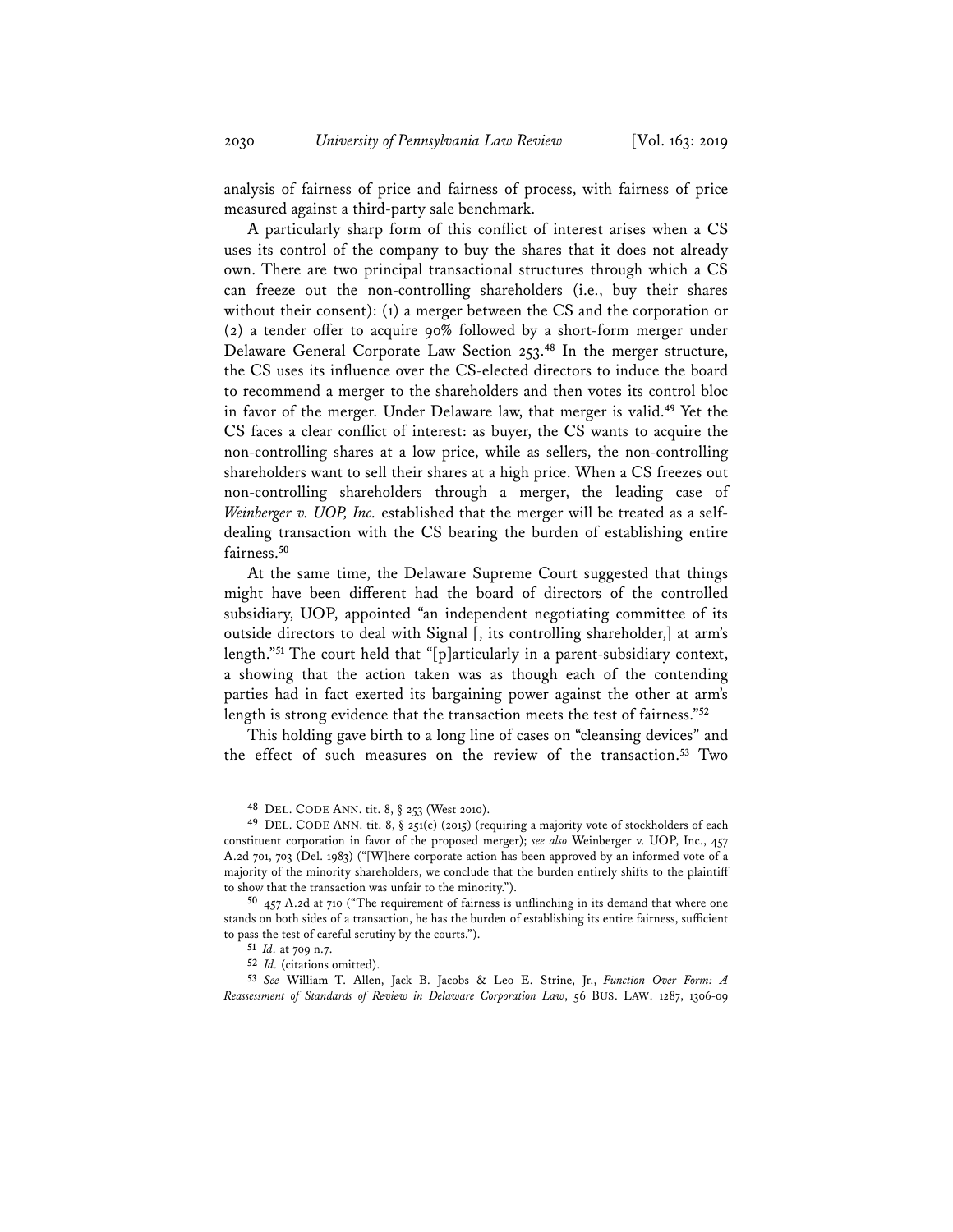measures are typically available: (1) an independent special committee and (2) disinterested shareholder approval. *Kahn v. Lynch Communications Systems* held that *either* an effective special committee *or* fully informed disinterested shareholder approval would shift the burden of proof to the non-controlling shareholders challenging the transaction, but would *not* shift the standard from entire fairness to the deferential Business Judgment Rule (BJR).**<sup>54</sup>**

Given this holding, what is the effect of adopting *both* an effective independent special committee *and* disinterested shareholder approval? Would doing so shift the standard from the entire fairness standard to the BJR? Although in the years since *Kahn v. Lynch* was decided in 1994 there were a variety of transactions in which both measures were used, the Delaware Supreme Court did not reach this question until the *MFW* litigation in 2013. Many had assumed that the standard would remain entire fairness, with only a shift in *burden* to plaintiffs.**<sup>55</sup>** At the same time, important arguments were made that maintaining the stricter scrutiny of entire fairness was a bad outcome.**<sup>56</sup>**

The *MFW* litigation presented a classic doctrinal question, namely, what is or should be the rule?**<sup>57</sup>** Before turning to the courts' analyses, I want to pause for some non-doctrinal background.

What is at stake in the choice between entire fairness and BJR scrutiny? From a procedural perspective, the principal difference is whether a CS who ensures that "proper procedures" are followed—such as an independent special negotiating committee backed up by disinterested shareholder approval—can get a case dismissed on summary judgment or whether plaintiffs can proceed to trial on the theory that the CS acquired the

**.** 

<sup>(2001) (</sup>arguing that self-interested transactions that have been ratified through a cleansing mechanism should be reviewable under only the business judgment standard).

**<sup>54</sup>** 638 A.2d 1110, 1116 (Del. 1994) ("Entire fairness remains the proper focus of judicial analysis in examining an interested merger, irrespective of whether the burden of proof remains upon or is shifted away from the controlling or dominating shareholder, because the unchanging nature of the underlying "interested" transaction requires careful scrutiny.").

**<sup>55</sup>** *In re* MFW S'holders Litig., 67 A.3d 496, 500 (Del. Ch. 2013) ("Although *Lynch* did not involve a merger conditioned by a controlling stockholder on both procedural protections, statements in the decision could be, and were, read as suggesting that a controlling stockholder who consented to both procedural protections for the minority would receive no extra legal credit for doing so, and that regardless of employing both procedural protections, the merger would be subject to review under the entire fairness standard.").

**<sup>56</sup>** *See* Allen et al., *supra* note 53, at 1307 ("[W]e question whether there is enough utility to justify continuing the stricter scrutiny of interested mergers that are approved by one or both of these intra-corporate 'cleansing processes.'").

**<sup>57</sup>** *MFW*, 67 A.3d at 501 ("The court therefore analyzes whether . . . the MFW special committee and the majority-of-the-minority vote qualify as cleansing devices under our law.").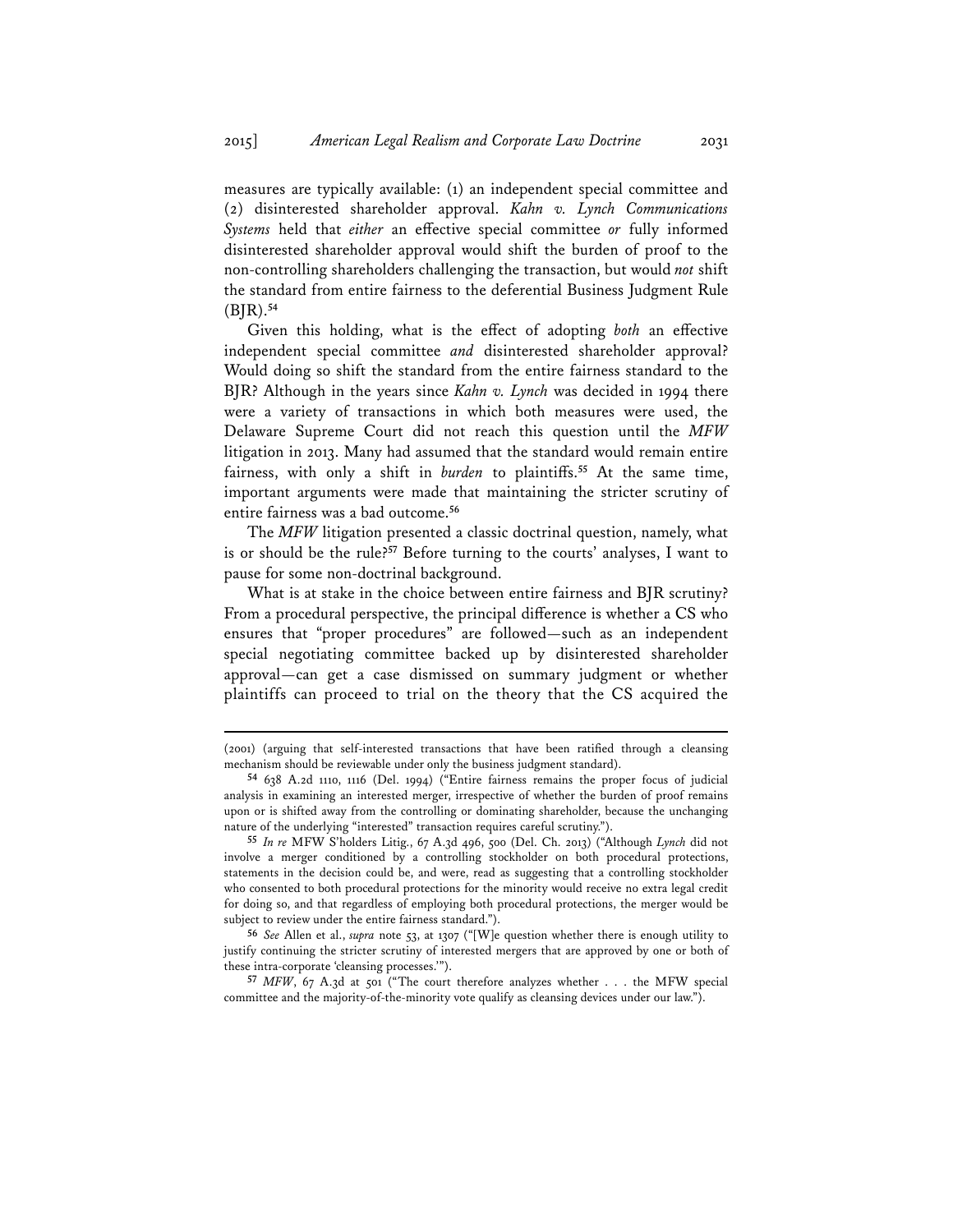non-controlling shares for less than they were worth. This affects the CS's litigation costs and risks of adverse judgment—and thus the settlement value of the claim.

Institutionally, the issue has different implications. The choice between entire fairness and BJR scrutiny has an impact on the case load of the Delaware Chancery Court—entire fairness trials take a long time—and the record that arrives at the Delaware Supreme Court on any appeal—trials produce a more complete factual record than summary judgment proceedings.

There are also substantive considerations. Reasonable people may differ in their evaluation of the threat posed by CSs. Does the presence of a CS lead to better or worse firm performance? Is it frequent or rare that CSs mistreat non-controlling shareholders? People also disagree on the extent to which entire fairness litigation deters CS misbehavior and compensates shareholders. Finally, people may differ in their appraisal of the effectiveness of cleansing devices in protecting non-controlling shareholders. When implemented, do they actually approximate an arm's length, third-party negotiation—or are they little more than a Potemkin Village?

Finally, as a matter of forward-looking "social engineering," the choice raises an incentives issue: what incentive is there for a CS to adopt *both* cleansing structures if the second has *no* effect on the standard of review or the burden of proof?

The *MFW* case arose out of a transaction in which MacAndrews & Forbes (M & F), a holding company owned by Ronald Perelman that held 43% of the shares of M & F Worldwide (MFW), offered to acquire MFW's remaining shares in a merger.**<sup>58</sup>** In structuring the transaction, M & F provided for an independent special committee and a separate vote by the 57% of the shares that M & F did not own.**<sup>59</sup>** The special committee was duly appointed, hired its own advisors, met frequently and negotiated with M & F, which eventually raised its offer from \$24 to \$25 per share.**<sup>60</sup>** The merger was subsequently approved by a majority of the non-controlling shares.**<sup>61</sup>**

Then-Chancellor Leo Strine, who had been thinking and writing about this issue for a decade,**<sup>62</sup>** opened his opinion with the following statement: "This case presents a novel question of law."**<sup>63</sup>** After Strine provided

**<sup>58</sup>** *Id.* at 499.

**<sup>59</sup>** *Id.*

**<sup>60</sup>** *Id.*

**<sup>61</sup>** *Id.*

**<sup>62</sup>** *See generally* Allen et al., *supra* note 53.

**<sup>63</sup>** *MFW*, 67 A.3d at 499. With the backdrop of ALR and competing views of adjudication, this is an interesting opening. Against the most extreme views of Legal Realists, it assumes that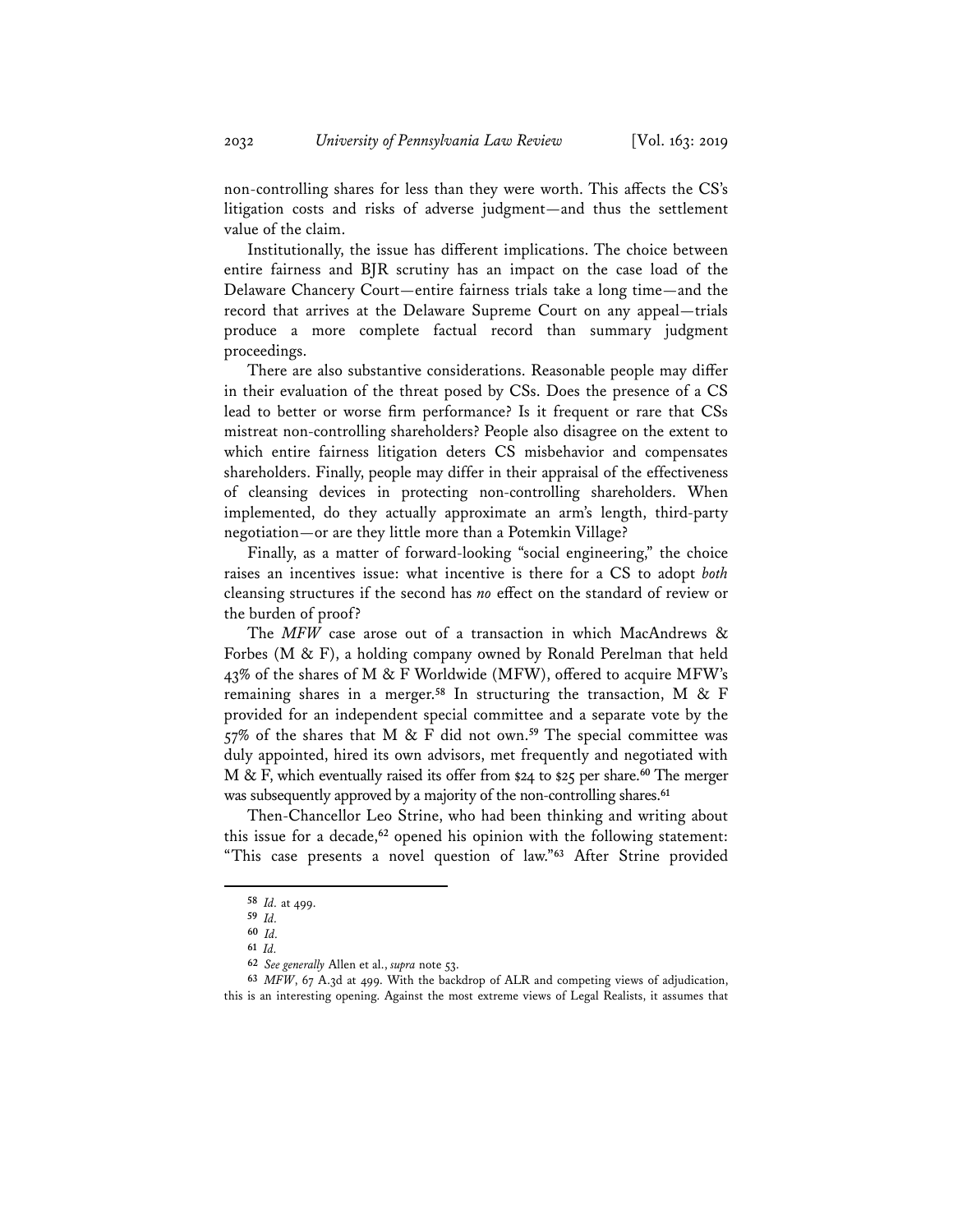background to the dispute and the debate over the correct rule, he framed the question as one of incentives: what incentive is there to adopt both prophylactic structures if a CS does not receive any "extra legal credit" for doing so?**<sup>64</sup>**

Strine then embarked on a far-reaching analysis in which he demonstrated first that the question had not been decided by the Supreme Court (and thus, in fact, was open), and second that MFW had in fact adopted an effective special committee and fully informed disinterested shareholder approval (thereby making it necessary to answer the legal question).**<sup>65</sup>** Strine went on to hold that the better rule is that adoption of *both* cleansing devices leads to BJR scrutiny and permits summary judgment for the defendants.**<sup>66</sup>**

Most interesting is Strine's justification for the rule. First, he briefly related it to the structure of Delaware corporate law: "This conclusion is consistent with the central tradition of Delaware law, which defers to the informed decisions of impartial directors, especially when those decisions have been approved by the disinterested stockholders on full information and without coercion."**<sup>67</sup>** But then, he argued directly that the proposed rule is a good rule:

Not only that, the adoption of this rule will be of benefit to minority stockholders because it will provide a strong incentive for controlling stockholders to accord minority investors the transactional structure that respected scholars believe will provide them the best protection,**68** a structure where stockholders get the benefits of independent, empowered negotiating agents to bargain for the best price and say no if the agents believe the deal is not advisable for any proper reason, plus the critical ability to determine for themselves whether to accept any deal that their negotiating agents recommend to them. A transactional structure with both

 $\overline{\phantom{a}}$ 

there are questions of law and that they matter. Against the narrowest view of the role of the judiciary, it assumes that courts are competent to make law. Finally, it raises the question of the best model for what a Delaware judge does when the law runs out: does he or she act as a legislator? A delegated sub-legislative decisionmaker, specifying details not spelled out in the governing legislation? A quasi-administrative agency? A free agent? All of these questions are of course within a context in which the Delaware legislature can and sometimes does amend the Delaware General Corporate Law to reverse or modify holdings.

**<sup>64</sup>** *Id.* at 500.

**<sup>65</sup>** *Id.* at 501-02.

**<sup>66</sup>** *Id.* at 502.

**<sup>67</sup>** *Id.* 

**<sup>68</sup>** *Id.* at 502 n.5 (citing Ronald J. Gilson & Jeffrey N. Gordon, *Controlling Controlling Shareholders*, 152 U. PA. L. REV. 785, 839-40 (2003) and Guhan Subramanian, *Fixing Freezeouts*, 115 Yale L.J. 2, 60-61 (2005)).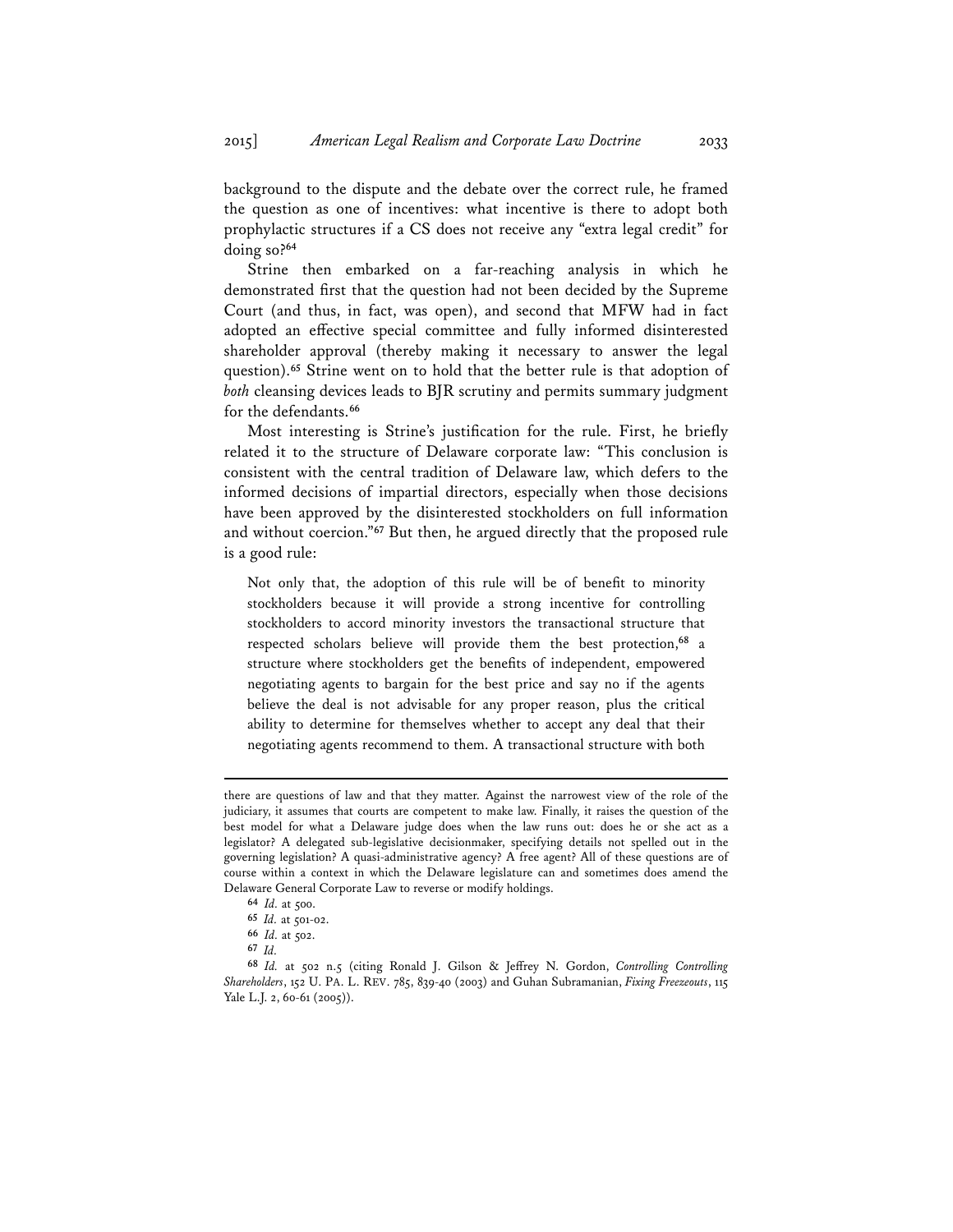these protections is fundamentally different from one with only one protection. A special committee alone ensures only that there is a bargaining agent who can negotiate price and address the collective action problem facing stockholders, but it does not provide stockholders any chance to protect themselves. A majority-of-the-minority vote provides stockholders a chance to vote on a merger proposed by a controllerdominated board, but with no chance to have an independent bargaining agent work on their behalf to negotiate the merger price, and determine whether it is a favorable one that the bargaining agent commends to the minority stockholders for acceptance at a vote. These protections are therefore incomplete and not substitutes, but are complementary and effective in tandem.

Not only that, a controller's promise that it will not proceed unless the special committee assents ensures that the committee will not be bypassed by the controller through the intrinsically more coercive setting of a tender offer. It was this threat of bypass that was of principal concern in *Lynch* and cast doubt on the special committee's ability to operate effectively. Precisely because the controller can only get business judgment rule treatment if it foregoes the chance to go directly to stockholders, any potential for coercion is minimized. Indeed, given the high-profile promise the controller has to make not to proceed without the committee's approval, any retributive action would be difficult to conceal, and the potent tools entrusted to our courts to protect stockholders against violations of the duty of loyalty would be available to police retributive action. As important, market realities provide no rational basis for concluding that stockholders will not vote against a merger they do not favor. Stockholders, especially institutional investors who dominate market holdings, regularly vote against management on many issues, and do not hesitate to sue, or to speak up. Thus, when such stockholders are given a free opportunity to vote no on a merger negotiated by a special committee, and a majority of them choose to support the merger, it promises more cost than benefit to investors generally in terms of the impact on the overall cost of capital to have a standard of review other than the business judgment rule. That is especially the case because stockholders who vote no, and do not wish to accept the merger consideration in a going-private transaction despite the other stockholders' decision to support the merger, will typically have the right to seek appraisal.**<sup>69</sup>**

**<sup>69</sup>** *Id.* at 502-03 (all but one footnote omitted).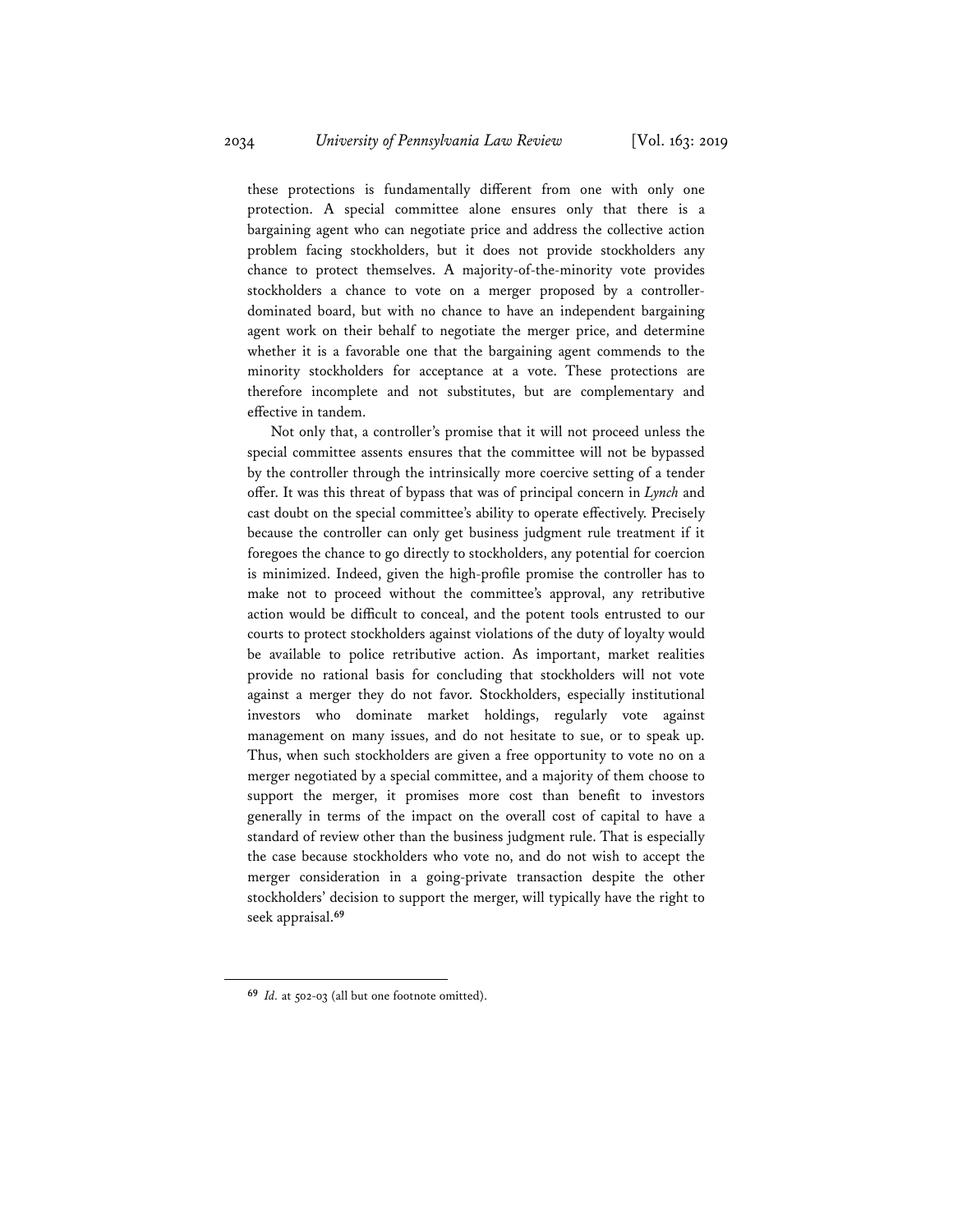This is a very sophisticated and clearly articulated discussion of the various considerations that should inform the adoption of the optimal legal rule. On the cost side, Strine found little evidence. From his perspective, the main effect of unavoidable entire fairness scrutiny—with the resulting difficulty in dismissing meritless cases on summary judgment—was to ensure that shareholder litigation would be filed in every CS freeze-out merger, which would then be settled for attorneys' fees but minimal or no increase in consideration.

The opinion provides a fascinating look into how a leading corporate law judge at the top of his game understands his judicial role.**<sup>70</sup>** With Hart—and with the knowledge that the Delaware legislature sometimes overrules decisions of the Delaware courts—Strine clearly understood that he is a delegated decisionmaker, charged with filling out an unprovided-for corner of the law. But, with the Realists, he spent far more time considering the "best" rule on policy grounds than in deep analysis of the principles immanent in the cases and how they might be extended to cover the unprovided-for situation.

Yet, there are clear limits to the kind of delegated legislation that is acceptable. Strine made a strong argument for the value to minority shareholders of both cleansing devices. But, if they are so valuable, why not make them *mandatory* for CS freezeouts? Why offer them merely as an option to the CS with the carrot of BJR review? Because to make them mandatory, most would agree, would require a change in the statute, while shifting burdens of proof and standards of review, all of which were invented by the courts, is well within the proper scope of judicial

**<sup>70</sup>** As a 1983 University of Pennsylvania Law School graduate, I can testify personally that Strine, a 1988 graduate, would have received a broadly "American Legal Realist" legal education. Moreover, in his extrajudicial writings, Strine strikes a broadly Realist stance:

Judges are lawmakers. Judges do not simply apply settled principles of constitutional and statutory law to particular disputes. Rather, in important ways, judges themselves determine what the law is. . . . That judges act as policymakers in making common law is obviously true. But that truth is discomfiting to many jurists. A candid acknowledgement of that truth opens the judiciary, the least politically influential branch, to criticism, as acting as lawmakers without the legitimacy to do so. Relatedly, to admit that the making of common law necessarily involves the judge's application of his own normative beliefs, rather than the divining of discoverable, pre-existing principles of natural law, demystifies the judicial process in a way that makes many judges nervous.

Leo E. Strine, Jr., *If Corporate Action Is Lawful, Presumably There Are Circumstances in Which It Is Equitable to Take That Action: The Implicit Corollary to the Rule of* Schnell v. Chris-Craft, 60 BUS. LAW. 877, 877 (2005).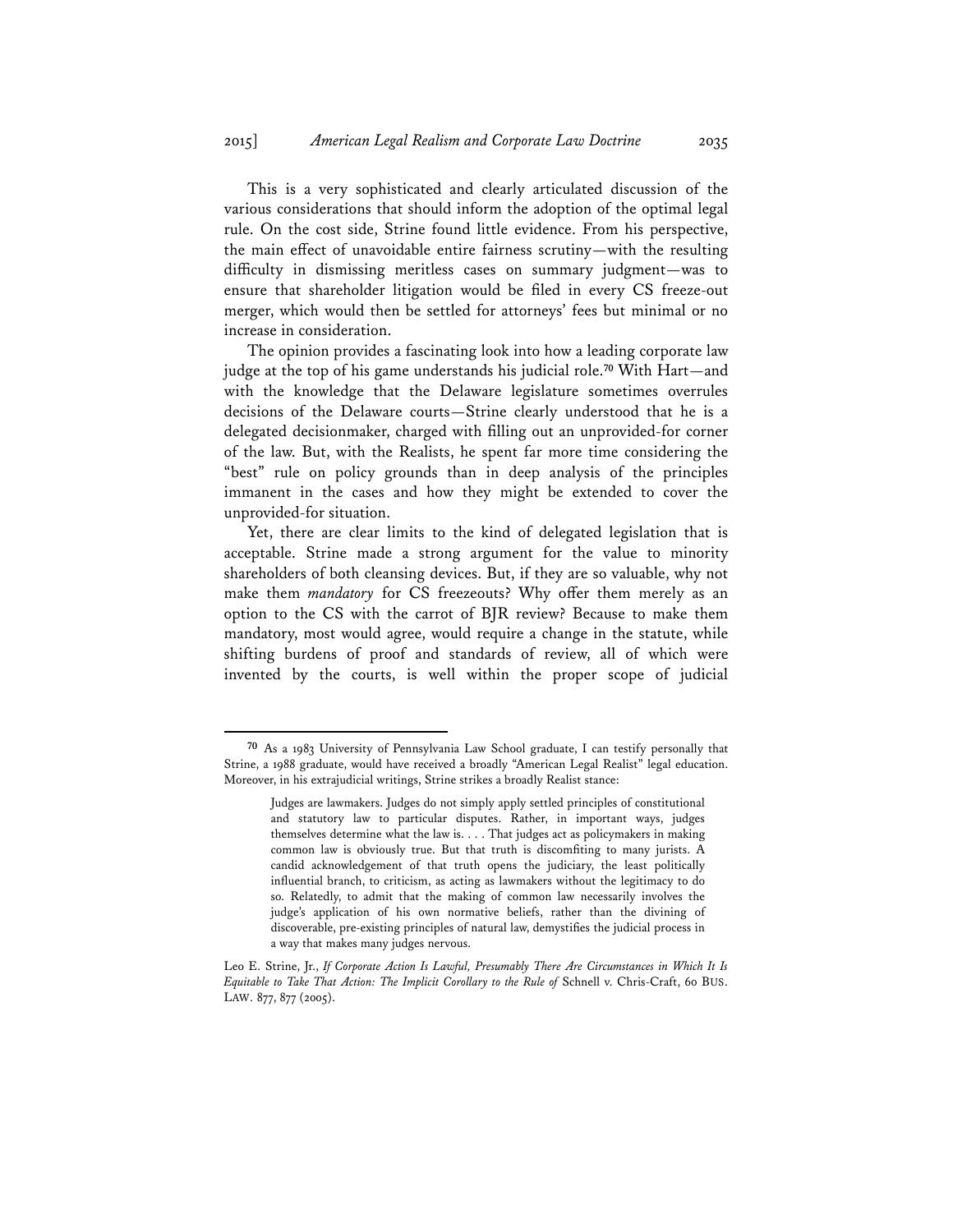"lawmaking." This is consistent with Hart's suggestion that interstitial lawmaking is akin to administrative agency decisionmaking.**<sup>71</sup>**

Note further that Strine's approach, which sought to identify the "best" rule within the limits of his delegated authority (subject to review by the Supreme Court), gives clear marching orders to lawyers litigating cases: they need to address these concerns. It means that law review or finance articles that address the issues are relevant,**<sup>72</sup>** and it may even encourage lawyers to hire academics to prepare reports supporting advantageous policies.**<sup>73</sup>** The case was affirmed by the Delaware Supreme Court, which despite placing greater emphasis on the need to satisfy the BJR preconditions prior to trial, without which entire fairness would apply largely adopted the reasoning of the Chancery Court.**<sup>74</sup>**

the question is whether those ties are *material*, in the sense that the alleged ties could have affected the impartiality of the director. Our Supreme Court has rejected the suggestion that the correct standard for materiality is a "reasonable person" standard; rather, it is necessary to look to the financial circumstances of the director in question to determine materiality.

#### *MFW*, 67 A.3d at 509-10 (footnotes omitted).

**<sup>74</sup>** Kahn v. M & F Worldwide Corp., 88 A.3d 635, 645-46, 654 (Del. 2014).

**<sup>71</sup>** For a fuller discussion of the extent to which the Delaware Chancery Court acts like an administrative agency, complete with notice and comment, see William Savitt, *The Genius of the Modern Chancery System*, 2012 COLUM. BUS. L. REV. 570, 586 (2012).

**<sup>72</sup>** Strine himself cites to them, as in the passage quoted *supra* note 70.

**<sup>73</sup>** Although Strine's opinion focused on what the rule should be, it provides a useful illustration of the different roles that doctrine plays in even a largely Realist analysis, including the following (each of these illustrates ways in which doctrine is used and useful as a matter of standard litigation practice, without implicating underlying jurisprudential commitments):

First, Strine cited a variety of cases to provide an overall conceptual structure to the analysis and to make clear who is expected to prove what. For example, in describing the standard for determining director independence and determining whether there are financial ties with an interested party, he asserted, with citation to Delaware Supreme Court cases, that

Second, he cited to cases and statutes to identify specific propositions of law, for example, when he cited *Bershad* to support the assertion that "[u]nder Delaware law, MacAndrews & Forbes had no duty to sell its block." *Id.* at 508 n.31 (citing Bershad v. Curtiss-Wright Corp., 535 A.2d 840 (Del. 1987)).

Third, he cited to cases as a shorthand description of contrasting factual or legal situations. For example, when he examined whether the special committee had met the standards for being a cleansing device, he wrote that "the special committee was empowered not simply to 'evaluate' the offer, like some special committees with weak mandates, but to negotiate with MacAndrews & Forbes over the terms of its offer to buy out the noncontrolling stockholders," and provided support by citing a variety of cases in which that was not the case. *Id.* at 507-08 (footnotes omitted) (referencing the restrictions on special committees discussed in *Am. Mining Corp. v. Theriault*, 51 A.3d 1213, 1244-46 (Del. 2012) and *Brinckerhoff v. Tex. E. Prods. Pipeline Co.*, 986 A.2d 370, 381 (Del. Ch. 2010)).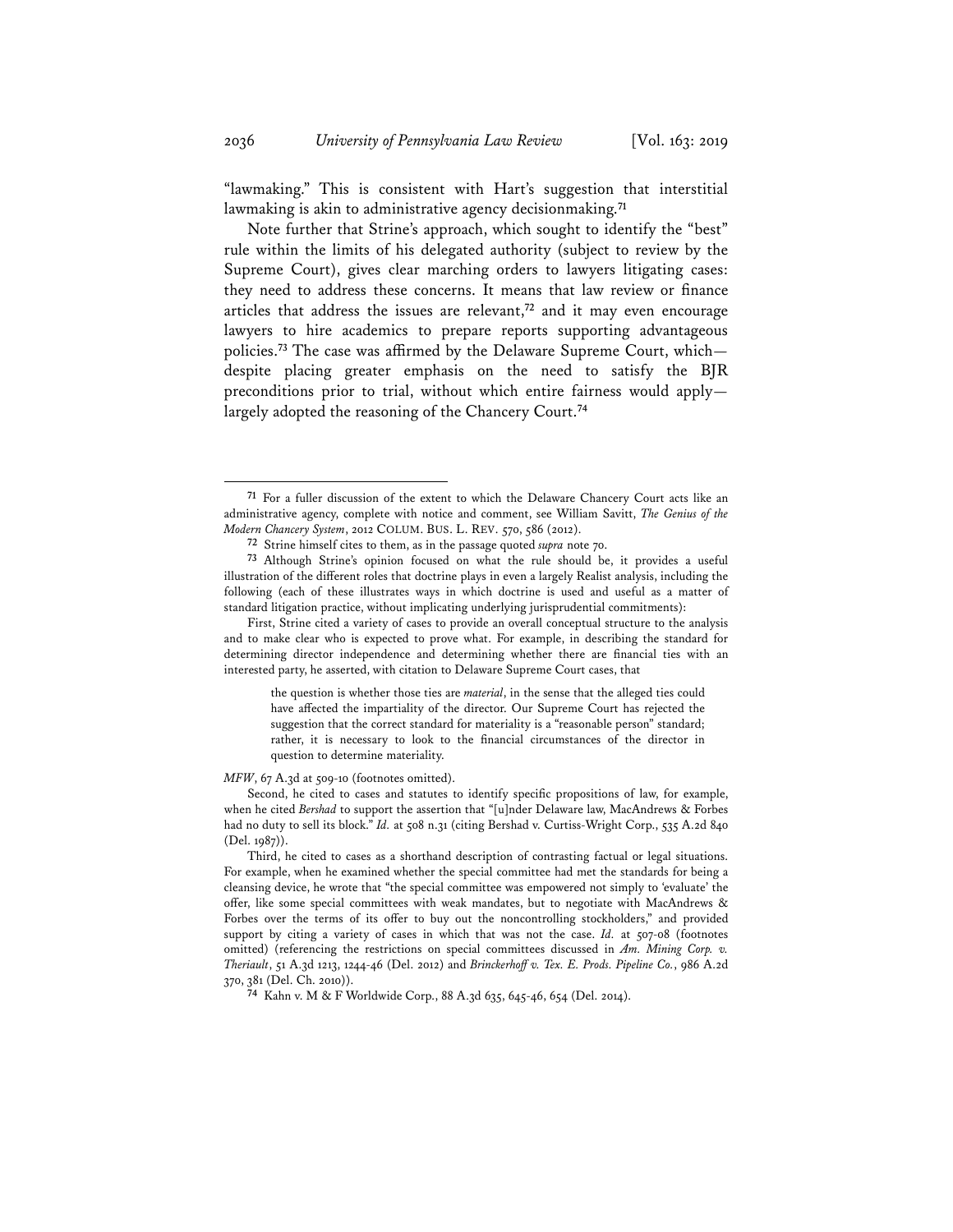### B*. United Kingdom #1: The Definition of "Class" in a Scheme of Arrangement*

To put the Delaware style in context, I want to consider a line of cases that raises similar issues from a jurisdiction uninfluenced by American Legal Realism, namely, the United Kingdom. U.K. Company Law provides two main ways for combining companies and thus, essentially two ways to complete a going-private transaction: through a tender offer or a "scheme of arrangement."**<sup>75</sup>**

To acquire 100% ownership of a class of stock through a tender offer, the bidder's offer must be accepted by 90% of the shares to which it relates. If this threshold is met, the bidder may acquire the remaining shares on the same terms as the tender offer.**<sup>76</sup>** As in the United States, it is far from trivial to reach the 90% threshold.

As a result, the amalgamation of companies is sometimes accomplished through a "scheme of arrangement," a structure roughly equivalent to Delaware's classical merger (but, as we will see, also different in material respects).

The current version, section 425 of the Companies Act of 1985, provides that:

 (1) Where a compromise or arrangement is proposed between a company and its creditors, or any class of them, or between the company and its members, or any class of them, the court may on the application of the company or any creditor or member of it or, in the case of a company being wound up, of the liquidator, order a meeting of the creditors or class of creditors, or of the members of the company or class of members (as the case may be), to be summoned in such manner as the court directs.

(2) If a majority in number representing three-fourths in value of the creditors or class of creditors or members or class of members (as the case may be), present and voting either in person or by proxy at the meeting, agree to any compromise or arrangement, the compromise or arrangement, if sanctioned by the court, is binding on all creditors or the class of creditors or on the members or class of members (as the case may be), and also on the

**<sup>75</sup>** Jennifer Payne, *Schemes of Arrangement, Takeovers and Minority Shareholder Protection*, 2 J. CORP. L. STUD. 67, 67 (2011) ("A scheme of arrangement involves a compromise or arrangement . . . between a company and (a) its creditors, or any class of them, or (b) its members, or any class of them." (internal quotation marks omitted)).

**<sup>76</sup>** PAUL L. DAVIES & SARAH WORTHINGTON, GOWER & DAVIES: PRINCIPLES OF MODERN COMPANY LAW ¶ 28-68, at 1091-92 (9th ed. 2012) (discussing the "post-bid consequences of a successful offer").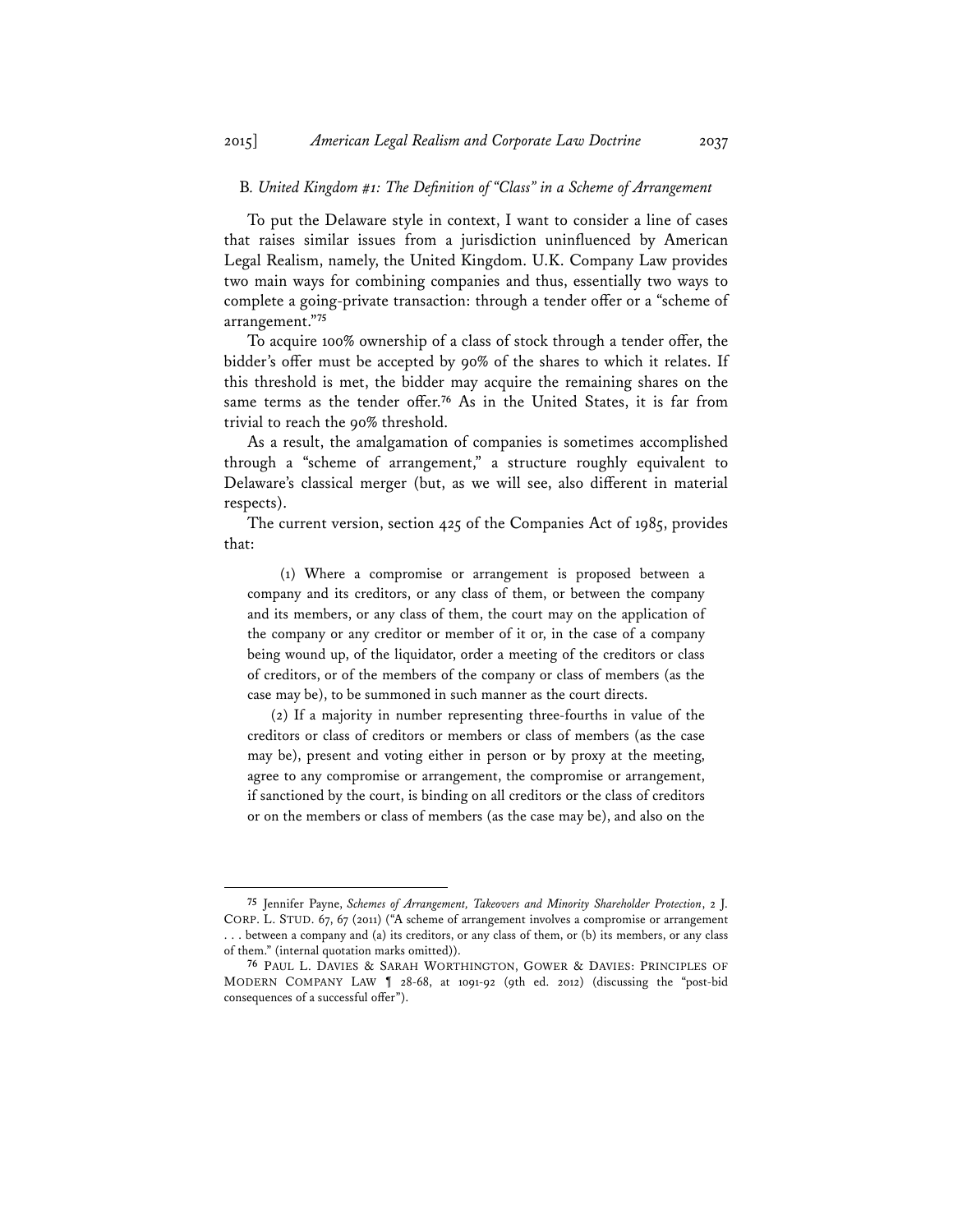company or, in the case of a company in the course of being wound up, on the liquidator and contributories of the company.**<sup>77</sup>**

There are thus three steps in the approval of a scheme of arrangement in a going-private transaction: a compromise or arrangement, approval by the shareholders, and approval by the court. When all three steps are completed, dissenting shareholders can be forced out. From a shareholder's perspective, the protection of a tender offer's 90% threshold is replaced with a lower threshold (a majority in number and 75% in value of shares present and voting) combined with court review of the transaction.

As a window into different judicial and jurisprudential styles, I want to consider the line of cases discussing the creation of classes in the approval of a scheme of arrangement. In CS going-private transactions, a core issue becomes when non-controlling shareholders should have a veto right: with approval by each class mandatory, creating a class grants the members of that class the ability to block a scheme.

In the 1975 Chancery Division case, *In re Hellenic & General Trust*, the CS, Hambros, sought to acquire 100% ownership of a controlled subsidiary, Hellenic & General Trust (HGT), in which the National Bank of Greece (NBG) held a 13.95% interest.**<sup>78</sup>** Because of NBG's opposition, Hambros could not use a tender offer, as it could not achieve the 90% threshold for freezing out the minority shares.**<sup>79</sup>** Hambros instead turned to a scheme of arrangement structure. After creating a wholly-owned subsidiary, Merchandise & Investment Trust (MIT), to hold its 53% share of HGT, Hambros proposed a scheme of arrangement in which all shares of HGT would be canceled in exchange for 48p per share, with Hambros receiving new ordinary shares.**<sup>80</sup>**

NBG opposed the transaction and HGT's petition seeking sanction of the court. The court called a meeting of all the shareholders, at which the resolution passed with 91% of the shareholders supporting the transaction.**<sup>81</sup>** If the MIT shares had not been counted, however, the resolution would not have received the required 75% approval.**<sup>82</sup>**

With Hambros's obvious conflict of interest—as controlling shareholder, it wanted to acquire the shares it did not own at a low price, while noncontrolling shareholders wanted to sell their shares at a high price—the

**<sup>77</sup>** Companies Act, 1985, c. 6, § 425 (U.K.).

**<sup>78</sup>** [1975] 1 W.L.R. 123, 124 (Eng.).

**<sup>79</sup>** *Id.* at 127.

**<sup>80</sup>** *Id.* at 125.

**<sup>81</sup>** *Id.*

**<sup>82</sup>** *Id.*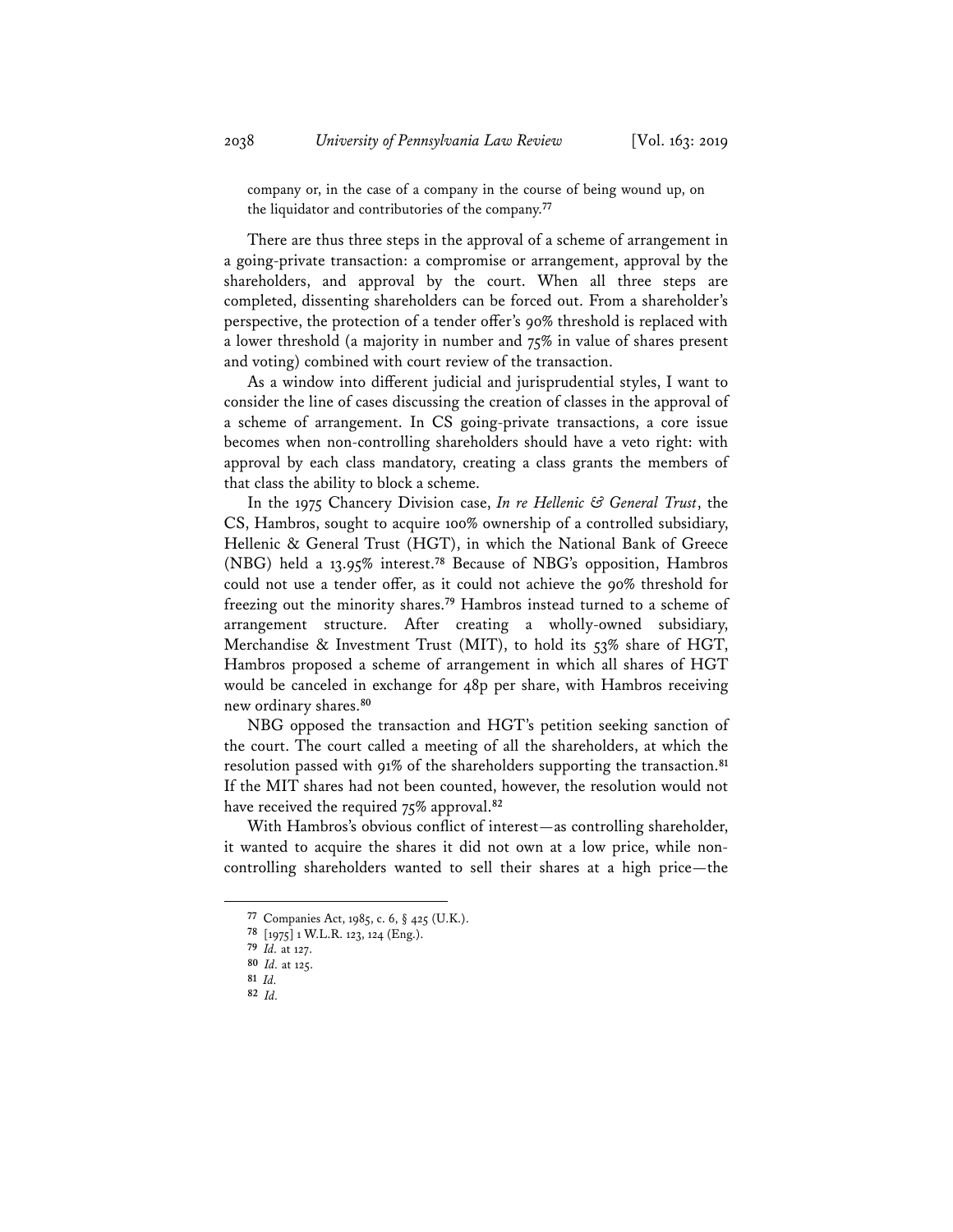question before the court was whether that conflict of interest was relevant and, if so, how?**<sup>83</sup>** Should Hambros and the non-controlling shareholders vote together in the same class, or should there be two separate classes, allowing the non-controlling shareholders to vote separately?**<sup>84</sup>** The argument for all ordinary shares voting together was that they had identical legal *rights* as ordinary shareholders. The argument for separate classes is that Hambros, the buyer, and the non-controlling shareholders, had diametrically opposed *interests*.

In his judgement, Templeman J. reviewed a variety of cases. The scheme of arrangement has been part of U.K. Company Law since 1870, and there are important cases dating back to the nineteenth century.**<sup>85</sup>** Templeman J. began the analysis with a reference to a 1910 case which held that holders of partly paid shares formed a different class from holders of fully paid shares.**<sup>86</sup>** He then quoted a key portion of the Court of Appeal's 1892 judgment in *Sovereign Life Assurance Co. v. Dodd*, which held that policyholders whose claims had matured were in a different class than those whose policies had not matured:

It seems plain that we must give such a meaning to the term "class" as will prevent the section being so worked as to result in confiscation and injustice, and that it must be confined to those persons whose rights are not so dissimilar as to make it impossible for them to consult together with a view to their common interest.**<sup>87</sup>**

This led Templeman J. to his key finding that "[v]endors consulting together with a view to their common interest in an offer made by a purchaser would look askance at the presence among them of a wholly owned subsidiary of the purchaser."**<sup>88</sup>**

The *Hellenic & General Trust* holding stands for the proposition that the divergence of interests among shareholders will sometimes be sufficiently great as to justify separate classes. But, when is that the case, and, is the creation of separate classes the right way to handle this conflict of interest?

**<sup>84</sup>** *Id.* **<sup>85</sup>** *See* DAVIES & WORTHINGTON, *supra* note 76, § 29-2 (explaining that the scheme of arrangement provisions were introduced by the Joint Stock Companies Arrangement Act of 1870).

**<sup>83</sup>** *Id.*

**<sup>86</sup>** *In re* Hellenic & General Trust, [1975] 1 W.L.R. at 125 (citing *In re* United Provident Assurance Co., [1910] 2 Ch. 477 (Eng.)).

**<sup>87</sup>** *Id.* at 126 (quoting Sovereign Life Assurance Co. v. Dodd, [1892] 2 Q.B. 573, 582 (Eng.)). **<sup>88</sup>** *Id.*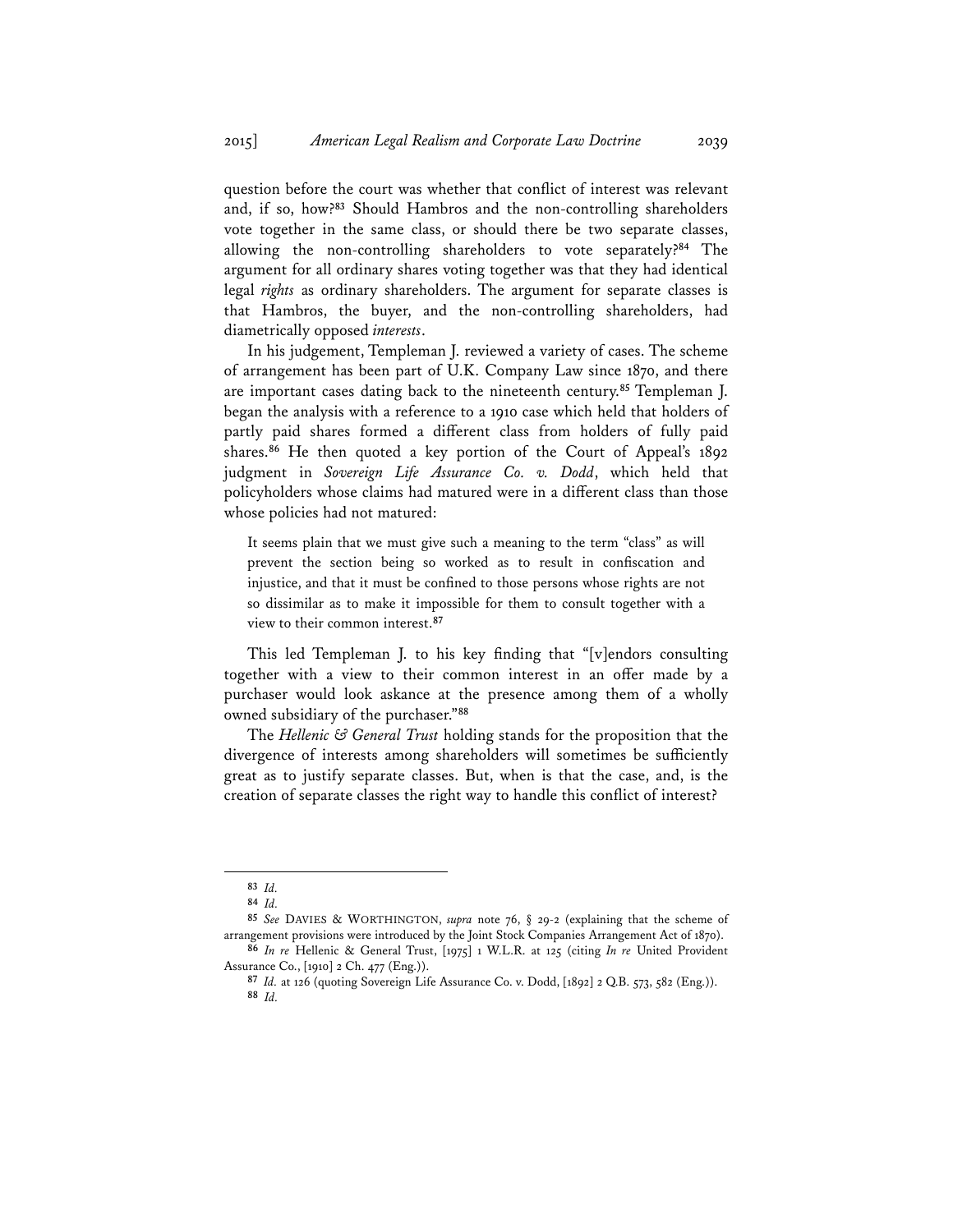The 1999 case *Re BTR plc* addressed some of these questions.**<sup>89</sup>** In *BTR*, a scheme of arrangement was being used for an arm's length purchase of publicly traded BTR by publicly traded Siebe.**<sup>90</sup>** The objector, who opposed Siebe proceeding by scheme of arrangement rather than by tender offer, argued that the interests of BTR shareholders differed substantially as between those who held only BTR shares and those who held mainly Siebe shares.**<sup>91</sup>** The objector argued that putting all shareholders with such divergent interests in a single class was inappropriate under Section 425 of the U.K. Companies Act.**<sup>92</sup>**

As with Templeman J.'s judgment in *Hellenic & General Trust*, Parker J. looked to historic precedent and began with the key language from the 1892 case, *Sovereign Life Assurance*. **<sup>93</sup>** He then turned to a 1991 decision from the High Court of Hong Kong, *In re Industrial Equity (Pacific) Ltd.*, which rejected a similar argument, holding that shareholders' differing interests were better considered when the court decided whether to sanction the scheme:

Common shareholders' holdings of BIL shares could conceivably range in value from a minute, totally insignificant fraction of their IEP shares, to a totally overwhelming quantity, many times the latter. At which point would a conflicting or different interest to that of an IEP shareholder without BIL shares arise? Is every different interest to constitute a different class? Clearly not, but where then is the line to be drawn? The difficulties in identifying shareholders with such interests, as in the present case, could raise in terms of practicality virtually insuperable difficulties. It is determination by reference to rights of shareholders that meets such difficulties, while leaving any conflict of interest which may result in a minority being overborne or coerced to be dealt with by the courts when their sanction is sought.**<sup>94</sup>**

Adopting this analysis, Parker J. turned to *Hellenic & General Trust* in an attempt to square his approach through an argument that Templeman J. had really been doing the same thing:

**<sup>89</sup>** [1999] 2 B.C.L.C. 675 (Ch.) (U.K.), *leave to appeal denied in* [2000] 1 B.C.L.C. 740 (C.A.) (U.K.).

**<sup>90</sup>** *Id.* at 675.

**<sup>91</sup>** *Id.* at 690-81.

**<sup>92</sup>** *Id.*

**<sup>93</sup>** *Id.* at 681.

**<sup>94</sup>** *Id.* at 681-82 (quoting *In re* Industrial Equity (Pacific) Ltd., [1991] 2 H.K.L.R. 614, 625 (H.C.)).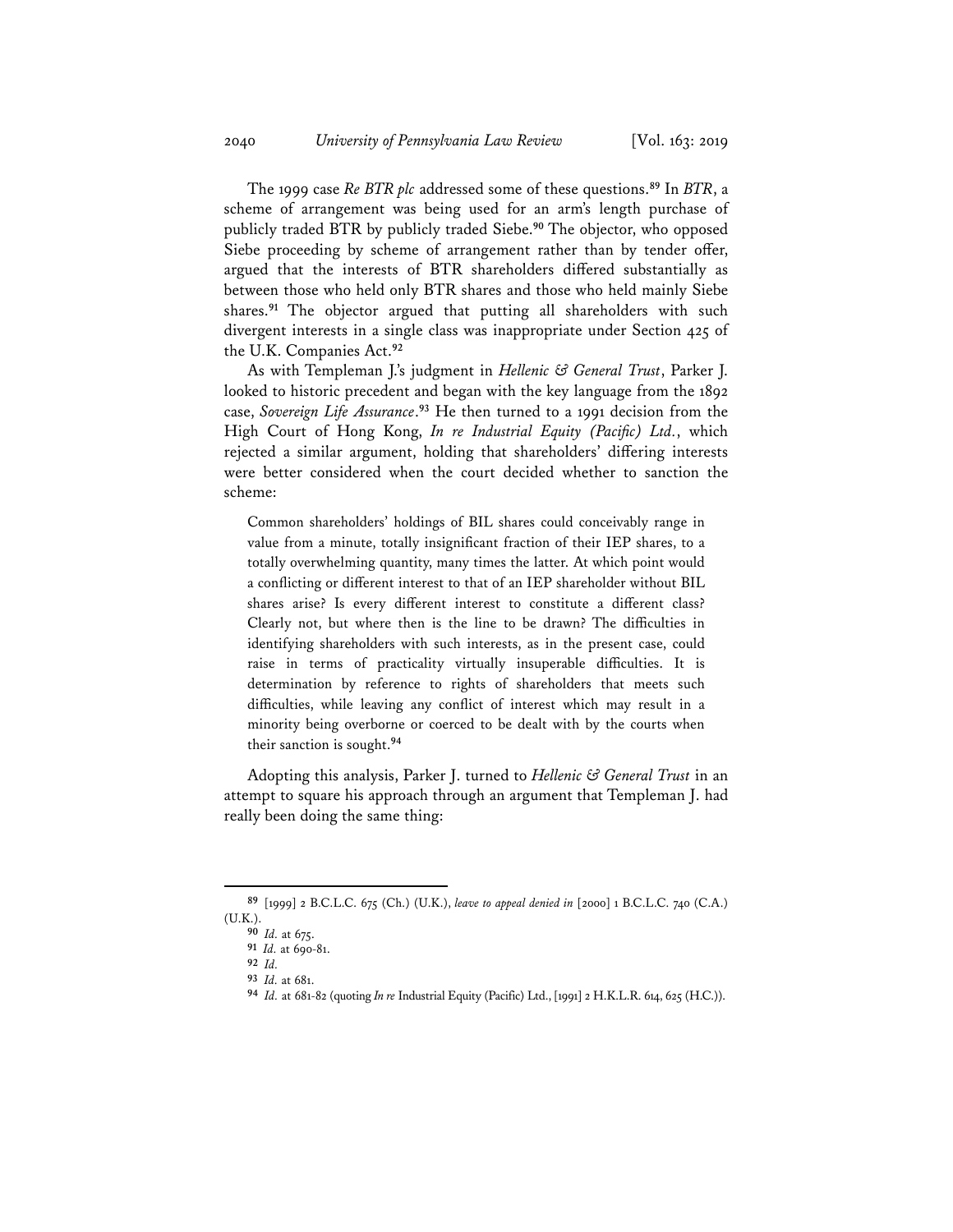Templeman J effectively discounted the views of the registered holder of those shares and he did so, as I read the judgment, on the basis that in substance the scheme affected only the remainder of the shares. . . . It does not, as I see it, involve any analysis of interests and rights, nor is it inconsistent with the submission made by Mr [sic] Sykes (which I accept) that the relevant test is that of differing rights rather than differing interests.**<sup>95</sup>**

The Court of Appeals agreed with Parker J. and refused leave to appeal.**<sup>96</sup>** The *BTR* analysis now prevails in schemes of arrangement, including when such schemes are used in going-private transactions.**<sup>97</sup>**

Note the approach in the cases discussed above. Each judge recognized the core conflict of interest among shareholders and the statutory alternatives for dealing with it, either as separate classes or as part of the judge's review in deciding whether to sanction the scheme. And, each judge recognized and analyzed the practical implications of adopting one solution over the other.

But the style is quite different from what we see in Delaware. Each U.K. judgment worked through the cases, starting with the 1892 *Sovereign Life Assurance* judgment. In working through the cases and teasing out the reasoning and holdings, the judges made arguments about which approach made the most practical sense, while incorporating these considerations as part of the understanding of what prior courts had held.

### VI. THE TREATMENT OF EXIT CONSENTS IN BOND EXCHANGE OFFERS

### A*. Delaware #2:* Katz v. Oak Industries

Corporate bonds are issued pursuant to complex contracts that make a variety of promises and provide a variety of protections. When the issuer encounters financial difficulties, predictable conflicts arise, often in the shadow of bankruptcy. It is sometimes the case that the issuer wishes to adjust its obligations downward outside of bankruptcy, while the bondholders, or some of them, think or claim that they will do better in Chapter 11.

Bonds issued under U.S. law are subject to the Trust Indenture Act, which effectively blocks modifications of the bond's acceleration or payment

**<sup>95</sup>** *Id.* at 682.

**<sup>96</sup>** *Re BTR plc*, [2000] 1 B.C.L.C. at 740-41.

**<sup>97</sup>** *See* Payne, *supra* note 75, at 91-92 (distinguishing *Hellenic & General Trust* and *BTR*).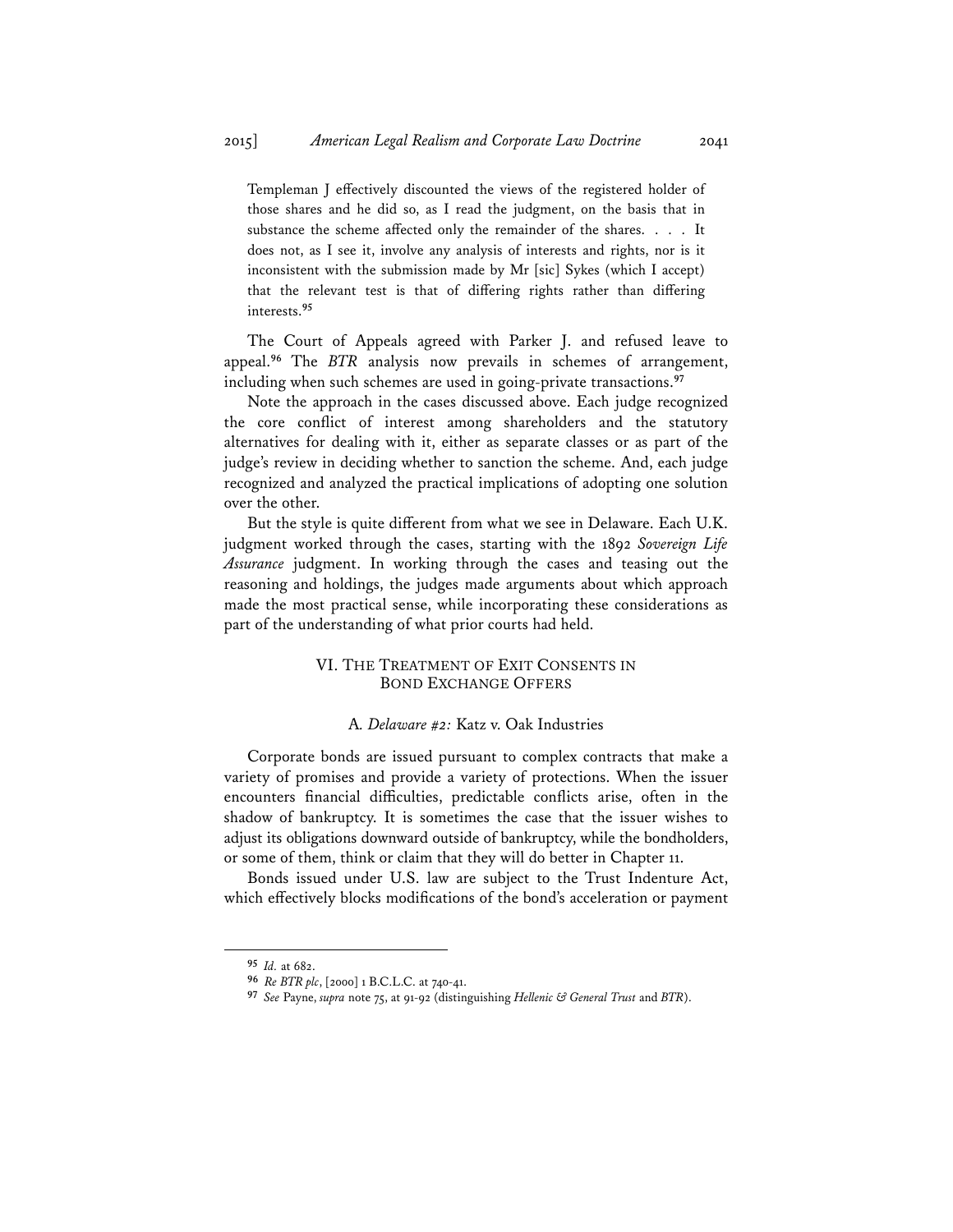terms, including the principal amount and the interest rate.**<sup>98</sup>** As a result, issuers who wish to restructure their obligations outside of bankruptcy typically offer to exchange the old bonds for new bonds (an "exchange offer"), along with a pledge of votes to support changes to the terms of the old bonds that make non-exchanging bondholders worse off (known as an "exit consent").**<sup>99</sup>**

*Katz v. Oak Industries* involved an exchange offer combined with a consent solicitation by an issuer, Oak Industries, in financial distress.**<sup>100</sup>** Oak had offered to exchange old bonds for new ones on the condition that a certain proportion be tendered, and that tendering bondholders consent to amendments to the underlying indentures which would remove significant negotiated protections to holders.**<sup>101</sup>** These changes included the deletion of financial covenants, the removal of which adversely affected non-tendered bonds. All the indentures had collective action clauses that allowed provisions to be modified with approval of a majority of the bondholders.**<sup>102</sup>**

A bondholder sought to enjoin the exchange offer and exit consent on the grounds that it "coerced" bondholders into tendering and consenting to the amendments for fear of being left with unprotected, and therefore less valuable, bonds.**<sup>103</sup>**

The case was before the legendary Chancellor William T. Allen (1985-1997), whose opinions continue to frame many of the most important issues in Delaware corporate law. To begin, Allen considered the plaintiff's allegation that the purpose and effect of the exchange offer was to benefit shareholders at the expense of bondholders. Allen rejected the claim outright.**<sup>104</sup>** Although shareholders may, in fact, benefit at the bondholders' expense,

**<sup>98</sup>** Trust Indenture Act of 1939 § 316(a), 15 U.S.C. § 77ppp(a) (2012) ("The indenture to be qualified shall automatically be deemed . . . to direct the time, method, and place . . . [and] to consent to the waiver of any past default and its consequences . . . .").

**<sup>99</sup>** *See, e.g.*, Mark J. Roe, *Fixing the Trust Indenture Act to Allow Restructuring Votes*, HARVARD L. SCH. BANKR. ROUNDTABLE (Feb. 3, 2015), https://blogs.law.harvard.edu/bankruptcyround table/2015/02/03/fixing-the-trust-indenture-act-to-allow-restructuring-votes ("To get a deal done when there are economically-important holdouts, deal proponents often seek exit consents to induce enough holdout bondholders to reluctantly tender into a deal they don't otherwise like, by stripping the bond indenture of those covenants on which bondholders can vote."), *archived at* http://perma.cc/366D-KTR9.

**<sup>100</sup>** 508 A.2d 873 (Del. Ch. 1986).

**<sup>101</sup>** *Id.* at 875-877.

**<sup>102</sup>** *Id.* **<sup>103</sup>** *Id.* at 878 ("[P]laintiff's claim is that no free choice is provided to bondholders by the exchange offer and consent solicitation. . . . [The] bondholder is coerced to tender and thus to consent to the proposed indenture amendments.").

**<sup>104</sup>** *Id.* at 879 ("[T]he first aspect . . . about which Plaintiff complains . . . does not itself appear to allege a cognizable legal wrong.").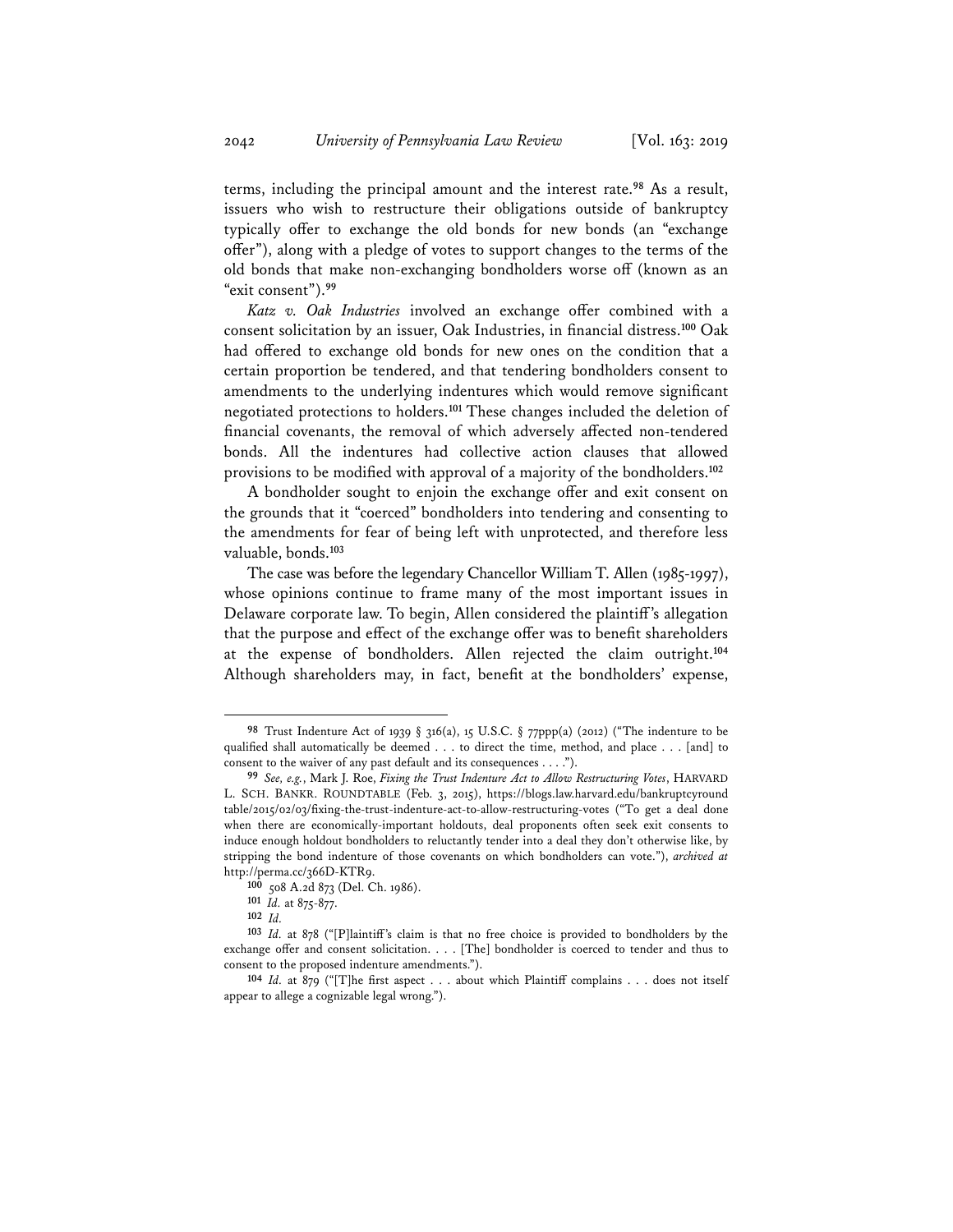Allen held that, because bondholders are not owed fiduciary duties, the harm did not constitute a legal wrong in the absence of legislative direction or indenture provisions providing such protection.**<sup>105</sup>**

He turned next to the plaintiff's main claim that the corporation's actions violated the "implied covenant of good faith,"**<sup>106</sup>** formulating the appropriate legal test as follows:

[I]s it clear from what was expressly agreed upon that the parties who negotiated the express terms of the contract would have agreed to proscribe the act later complained of as a breach of the implied covenant of good faith—had they thought to negotiate with respect to that matter. If the answer to this question is yes, then, in my opinion, a court is justified in concluding that such act constitutes a breach of the implied covenant of good faith.**<sup>107</sup>**

Answering this question required turning to the parties' contract, the Trust Indenture, to see if one could infer that had the parties "negotiated with the exchange offer and consent solicitation in mind[, they] would have expressly agreed to prohibit contractually the linking of the giving of consent with the purchase and sale of the security."**<sup>108</sup>** With no provision in the indenture prohibiting Oak from offering inducements to bondholders to consent to amendments, the closest provision the plaintiff could identify was a prohibition on the voting of treasury securities.**<sup>109</sup>** Allen did not read this provision as protecting the plaintiff, however:

The evident purpose of the restriction on the voting of treasury securities is to afford protection against the issuer voting as a bondholder in favor of modifications that would benefit it as issuer, even though such changes would be detrimental to bondholders. But the linking of the exchange offer and the consent solicitation does not involve the risk that bondholder interests will be affected by a vote involving anyone with a financial interest in the subject of the vote other than a bondholder's interest. That the consent is to be given concurrently with the transfer of the bond to the issuer does not in any sense create the kind of conflict of interest that the indenture's prohibition on voting treasury securities contemplates. Not only will the proposed consents be granted or withheld only by those with a

**<sup>105</sup>** *Id.* at 878-79.

**<sup>106</sup>** *Id.* at 880 ("Modern contract law has generally recognized an implied covenant to the effect that each party to a contract will act with good faith towards the other . . . .").  $107$  *Id*.

**<sup>107</sup>** *Id.* **<sup>108</sup>** *Id.* at 880-81.

**<sup>109</sup>** *Id.* at 881.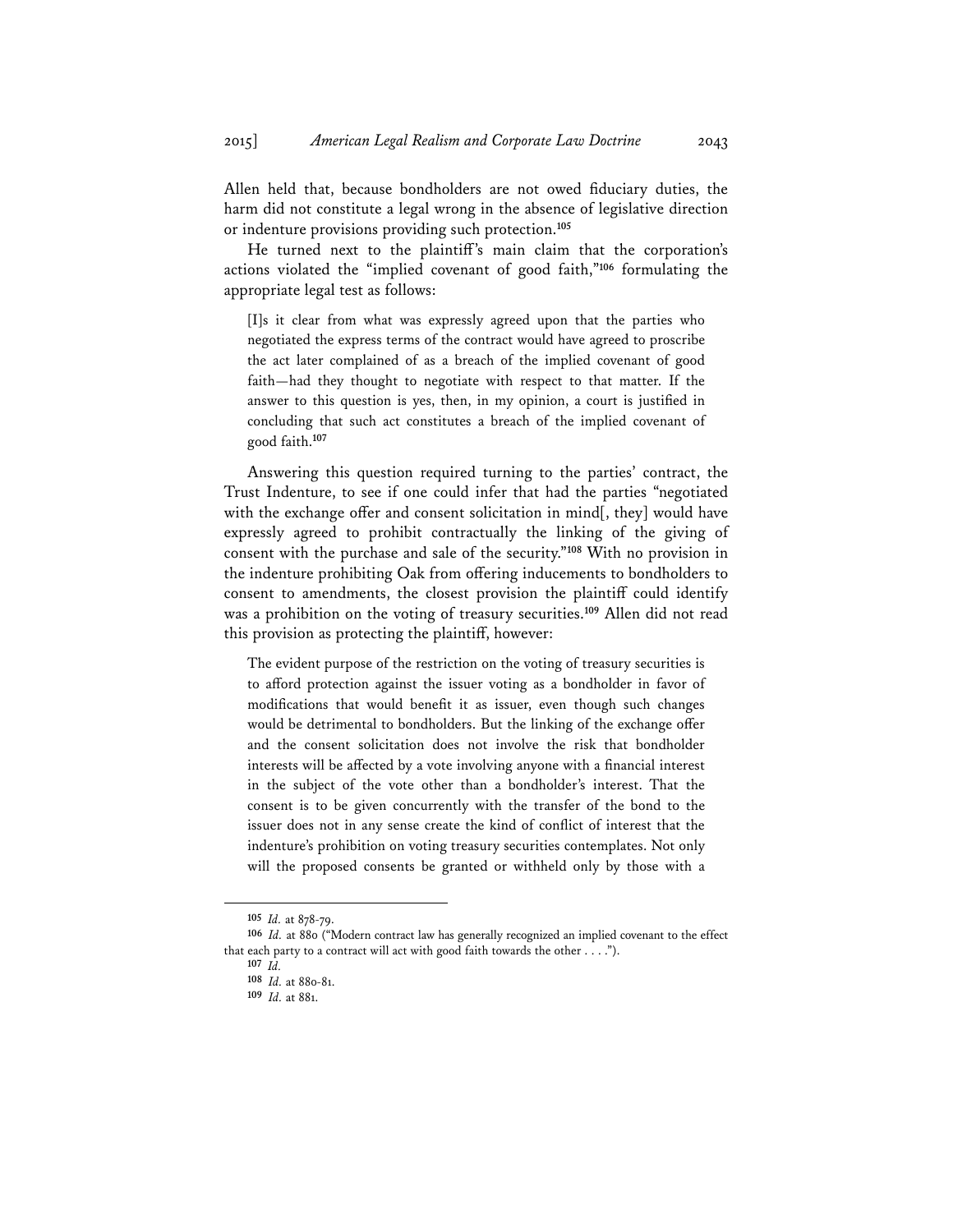financial interest to maximize the return on their investment in Oak's bonds, but the incentive to consent is equally available to all members of each class of bondholders. Thus the "vote" implied by the consent solicitation is not affected in any sense by those with a financial conflict of interest.**<sup>110</sup>**

The opinion is brief but analytically sharp. It focused on the core substantive issue with minimal (although sufficient) citations to case law and a few citations to law review articles, including a slightly off-topic citation to articles on the deeper implications of consent in the establishment of legal norms.**<sup>111</sup>** Twenty-eight years later, *Katz* remains the leading U.S. case on exit consents.**<sup>112</sup>**

#### B*. United Kingdom #2:* Assénagon *and* Azevedo

In the aftermath of the 2008 worldwide financial crisis, two exchange offers combined with exit consents were challenged under U.K. law.

First, *Assénagon* arose out of financial difficulties at the Anglo Irish Bank.**<sup>113</sup>** The relevant Trust Deed provided different bondholder quorum requirements for various modifications, with the most stringent requirements two-thirds of the nominal amount of the notes—for "extraordinary resolution[s,]" including "reduction or cancellation of the principal payable on the Notes or the exchange or conversion thereof or the minimum rate of interest payable thereon . . . ."**<sup>114</sup>** Approval of extraordinary resolutions required a three-fourths majority of persons voting.**<sup>115</sup>** Note that, under the United States' Trust Indenture Act, these types of changes can only be made with unanimous consent.**<sup>116</sup>** That is, U.K. law permits modifications by collective action prohibited under U.S. law.

In announcing the exchange offer in which the old bonds would be replaced with new bonds, the bank also convened a meeting to approve

**<sup>110</sup>** *Id.* **<sup>111</sup>** *Id.* at 879 n.8 (comparing law review articles discussing the "implications of consent in the establishment of legal norms").

**<sup>112</sup>** *See, e.g.*, Keegan S. Drake, Note, *The Fall and Rise of the Exit Consent*, 63 DUKE L.J. 1589, 1604 (2014) ("*Katz*'s progeny totals more than seventy cases, some related to exit consents, others simply construing the good faith duty.") (footnotes omitted).

**<sup>113</sup>** Assénagon Asset Mgmt. S.A. v. Irish Bank Resolution Corp., [2012] EWHC (Ch) 2090, [6] (Eng.). **<sup>114</sup>** *Id.* at [15].

**<sup>115</sup>** *Id.* at [18].

**<sup>116</sup>** Trust Indenture Act of 1939 § 316(b), 15 U.S.C. § 77ppp(b) (2012) ("[T]he right of any holder of any indenture security to receive payment of the principal of and interest on such indenture security . . . shall not be impaired or affected without the consent of such holder . . . .").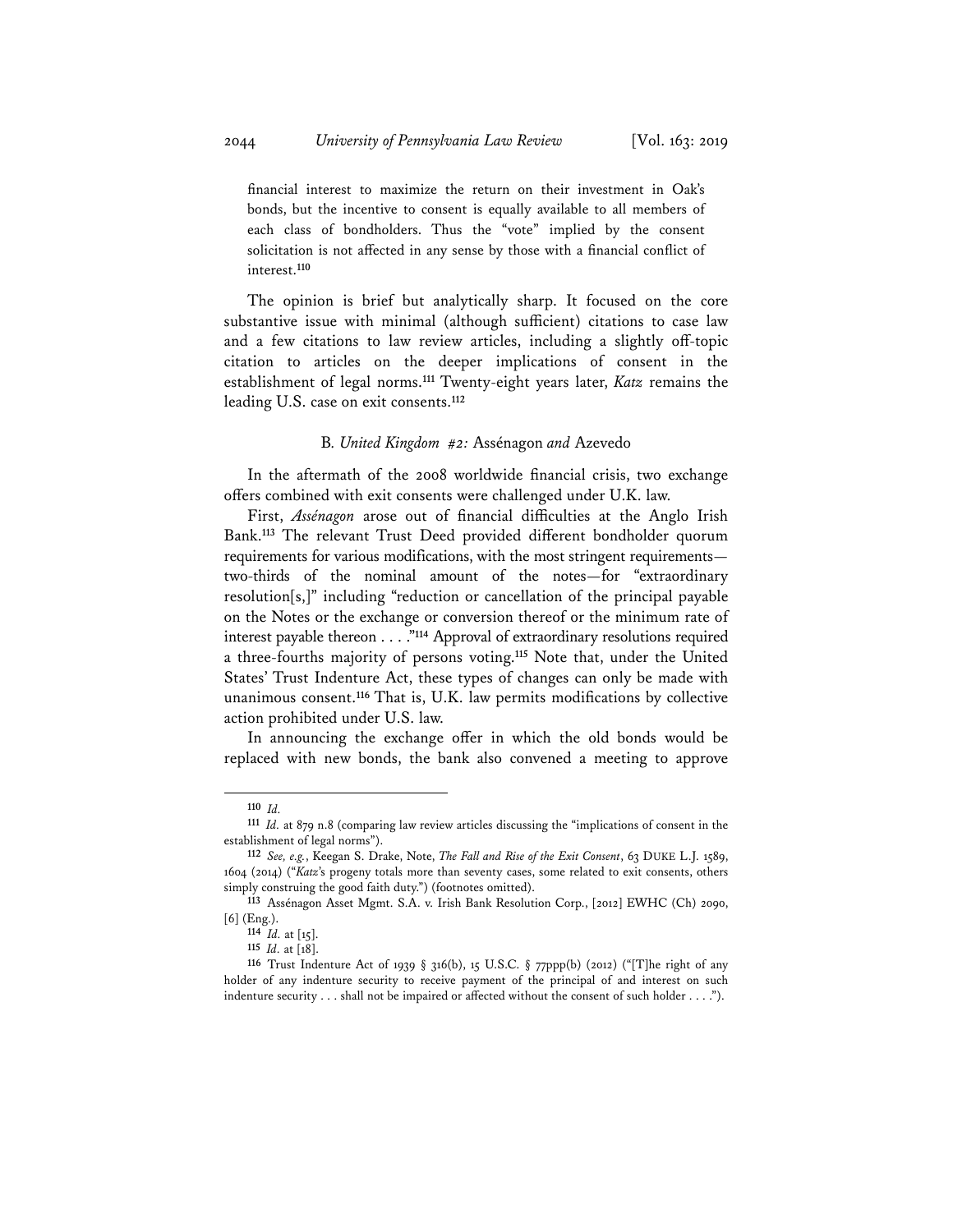amendments that would give it the right to redeem existing notes for 0.01 Euro per 1,000 Euros in principal amount.**<sup>117</sup>** In other words, if passed, the amendment would have rendered the existing bonds worthless.

As Briggs J. (then, of the High Court Chancery Division and now, of the Court of Appeals) noted, this change was designed to create a version of the prisoners' dilemma.**<sup>118</sup>** Absent the ability to coordinate effectively with other bondholders, each bondholder would have to assume that enough of the other bondholders would tender to approve the amendment, thereby rendering the non-tendered bonds worthless.**<sup>119</sup>** In such a situation, bondholders would be irrational not to tender.

The consent solicitation was attacked by the bondholders on three grounds: (1) that it was ultra vires, (2) that the notes once tendered were held for the benefit of the bank and therefore the consents could not be voted under the terms of the Trust Deed, and (3) that the tendering of consents represented an "abuse of power" by the majority bondholders.**<sup>120</sup>** Note that the bondholders raised claims quite different from the "implied covenant of good faith" claim in *Katz*. **121**

Briggs J. rejected the first ground because of an explicit collective action provision in the Trust Deed that permitted a three-fourths majority to approve an extraordinary resolution for the "[r]eduction or cancellation of the principal payable on the Notes . . . or the minimum rate of interest payable thereon."**<sup>122</sup>**

The second ground was based on a disenfranchisement clause in the Trust Deed that provided that, "[n]either the Issuer nor any Subsidiary shall be entitled to vote at any meeting in respect of Notes beneficially held by it or for its account."**<sup>123</sup>** The clause would seem to apply if one focused on the time of the noteholders' meeting, at which point the bank held the consents and the contract for acquiring the notes.**<sup>124</sup>** On the other hand, the clause would not apply if one focused on the time when noteholders made the decision to offer their notes for exchange and thereby committed to voting for the resolution.**<sup>125</sup>** Briggs J. viewed this as a close question but held that the clause applied to sterilize the consents.**<sup>126</sup>** In doing so, he examined the

**<sup>117</sup>** *Assénagon*, [2012] EWHC (Ch) 2090 at [30].

**<sup>118</sup>** *Id.* at [4].

**<sup>119</sup>** *Id.* at [3]-[4].

**<sup>120</sup>** *Id.* at [39].

**<sup>121</sup>** *See supra* note 107 and accompanying text.

**<sup>122</sup>** *Assénagon*, [2012] EWHC (Ch) 2090 at [54].

**<sup>123</sup>** *Id.* at [16].

**<sup>124</sup>** *Id.* at [56].

**<sup>125</sup>** *Id.* at [57]-[58].

**<sup>126</sup>** *Id.* at [63]-[64].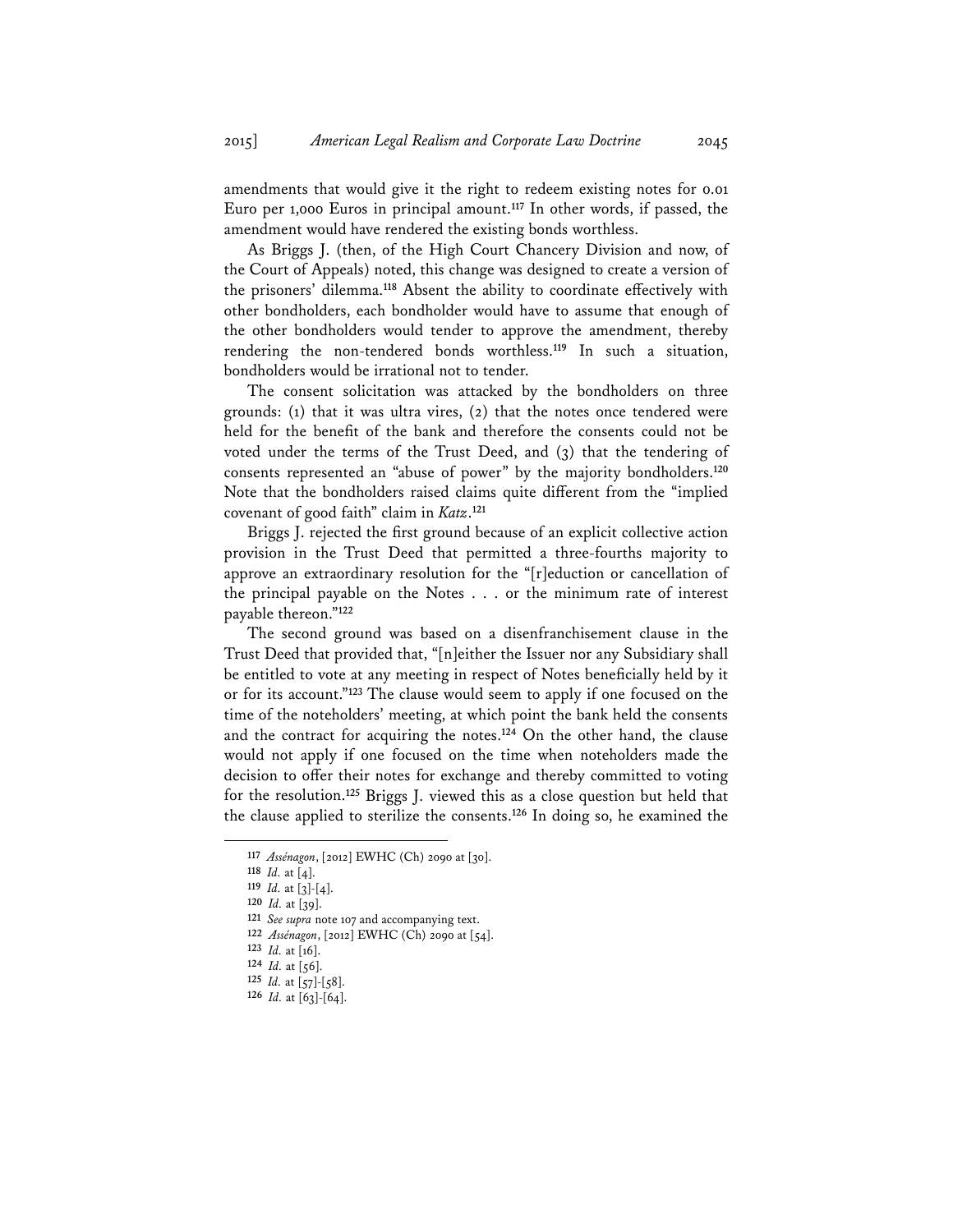similar point raised in *Katz* regarding treasury securities, but declined to follow Chancellor Allen's rejection on the grounds that there were substantial differences in the contractual language.**<sup>127</sup>**

Recognizing the closeness of the second ground, Briggs J. then turned to the most ambitious and interesting argument, the "abuse of majority" principle.**<sup>128</sup>** Here, one sees how one English judge plows new ground, while making it seem old. The core theory, advanced by the bondholders and accepted by Briggs J., is the general principle that when a majority acts, it cannot benefit itself at the expense of the minority.**<sup>129</sup>** In developing his argument, Briggs J. adopted an historical/doctrinal approach.

Starting with Justinian's *Institutes*, Briggs J. reviewed the 1853 partnership case of *Blisset v. Daniel*, and continued to the present.**<sup>130</sup>** With copious quotes and citations, he argued that there is a longstanding principle that restricts majority action, clearly articulated by Viscount Haldane in 1927 in *British America Nickel Corp. v. M J O'Brien Ltd.*:

To give a power to modify the terms on which debentures in a company are secured is not uncommon in practice. The business interests of the company may render such a power expedient, even in the interests of the class of debenture holders as a whole. The provision is usually made in the form of a power, conferred by the instrument constituting the debenture security, upon the majority of the class of holders. It often enables them to modify, by resolution properly passed, the security itself. The provision of such a power to a majority bears some analogy to such a power as that conferred by s.13 of the English Companies Act of 1908, which enables a majority of the shareholders by special resolution to alter the articles of association. There is, however, a restriction on such powers, when conferred on a majority of a special class in order to enable that majority to bind a minority. They must be exercised subject to a general principle, which is applicable to all authorities conferred on majorities of classes enabling them to bind minorities; namely, that the power given must be exercised for the purpose of benefiting the class as a whole, and not merely individual members only. Subject to this, the power may be unrestricted.**<sup>131</sup>**

**<sup>127</sup>** *Id.* at [62].

**<sup>128</sup>** *Id.* at [69]-[70].

**<sup>129</sup>** *Id.* at [70].

**<sup>130</sup>** *Id.* at [41].

**<sup>131</sup>** *Id.* at [43] (quoting Brit. Am. Nickel Corp. v. M. J. O'Brien Ltd., [1927] A.C. 369 (P.C.) 371-72 (Can.)).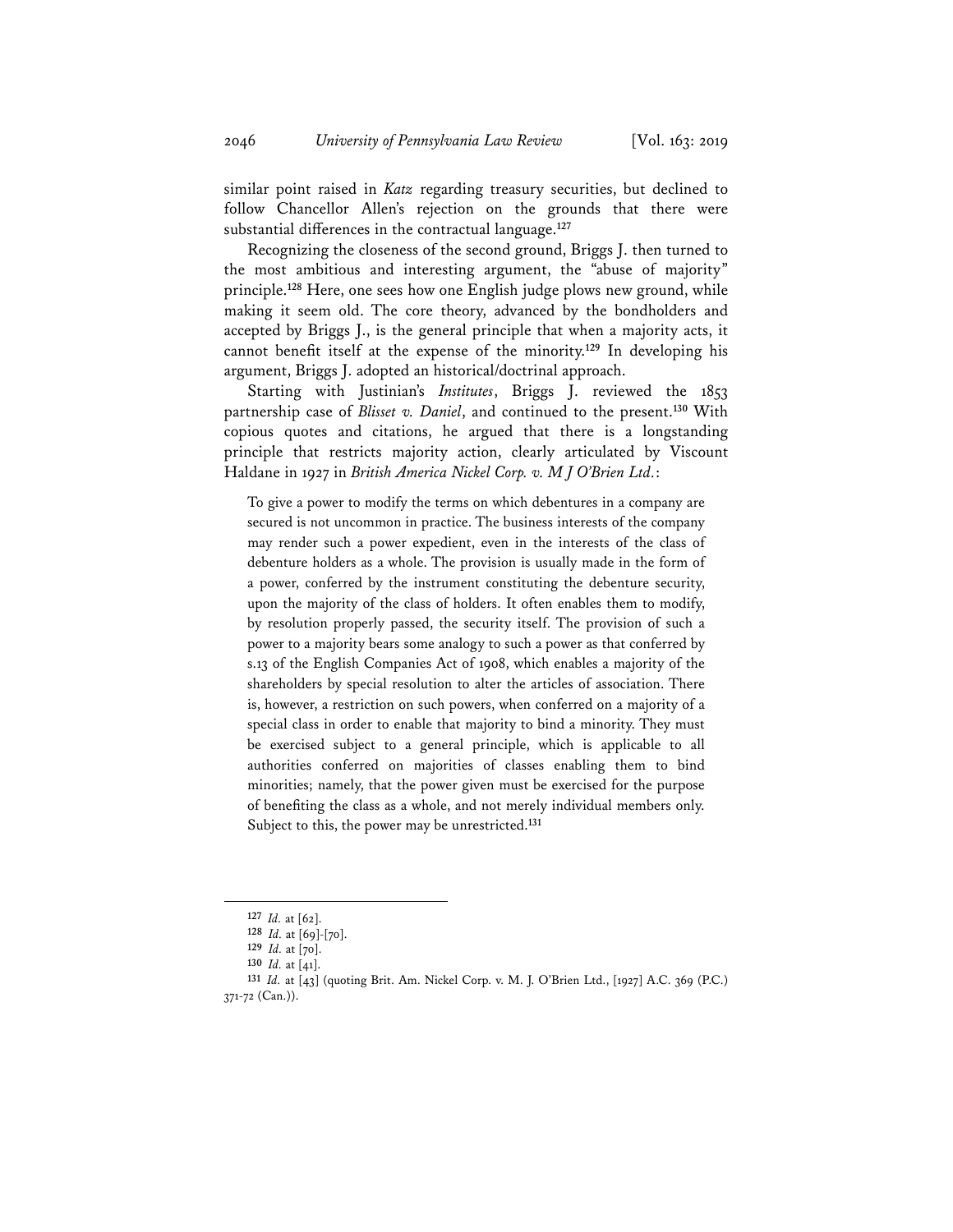This principle, Haldane showed, applies to shareholders, bondholders, creditors more generally, and whenever majorities have the power to bind minorities.**<sup>132</sup>**

To rebut this principle, the bank argued that the proposal, considered as a whole, was approved by bondholders because it was economically beneficial.**<sup>133</sup>** In making this argument, the bank relied on cases that had held that an inducement, properly disclosed, will not be considered an abuse of power.**<sup>134</sup>**

In response, the claimant focused on the effect of the resolution itself on the date it was passed, and the fact that it would have left dissenting noteholders holding worthless notes (unlike, for example, a structure in which *all* noteholders would receive new notes if the resolution were approved).**<sup>135</sup>** In essence, the disagreement became whether the bank's action was best understood as an *offer* or a *threat*. **136**

The distinction between an offer and a threat became the basis for distinguishing the contemporaneous *Azevedo* case in which bondholders were asked to approve a postponement of interest payments in exchange for a fully disclosed "consent payment."**<sup>137</sup>** The court held this exchange valid because a fully disclosed offer cannot be an improper bribe.**<sup>138</sup>**

Briggs J. distinguished *Assénagon* from *Azevedo* on two grounds. First, he focused on the resolution changing the old bonds, rather than on the offer of new bonds, to argue that there was "a negative inducement" (i.e., a threat) to deter noteholders from refusing the exchange.**<sup>139</sup>** Second, he focused on the various substantive differences between the two cases, including the role played by the resolution.**<sup>140</sup>** For example, in *Azevedo*, the goal was to postpone interest payments, while in *Assénagon*, the goal was to exchange the notes for new ones, with the resolution acting as a threat to

**<sup>132</sup>** Brit. Am. Nickel Corp. v. M. J. O'Brien Ltd., [1927] A.C. 369 (P.C.) 371-72 (Can.). As far as I can tell, there is no parallel principle in Delaware corporate law. This may well be a result of Delaware's board-centric corporate law in contrast to the United Kingdom's shareholder-centric law. When, as in the United Kingdom, you allow shareholders to act directly, that power must be regulated. In Delaware, by contrast, shareholders, even with a supermajority, cannot do much of anything directly, other than change the bylaws and remove directors. With so little power, there is less need to control the "abuse of majority power" under Delaware corporate law.

**<sup>133</sup>** *Assénagon*, [2012] EWHC (Ch) 2090 at [71].

**<sup>134</sup>** *Id.* at [72].

**<sup>135</sup>** *Id.* at [70].

**<sup>136</sup>** *Id.* at [77].

**<sup>137</sup>** Azevedo v. Imcopa Importacao, [2012] EWHC (Comm) 1849, [12]-[13] (Eng.).

**<sup>138</sup>** *Id.* at [54] (finding that the consent payments offered "are inconsistent with any case of bribery, fraud or illegality").

**<sup>139</sup>** *Assénagon*, [2012] EWHC (Ch) 2090 at [83].

**<sup>140</sup>** *Id.*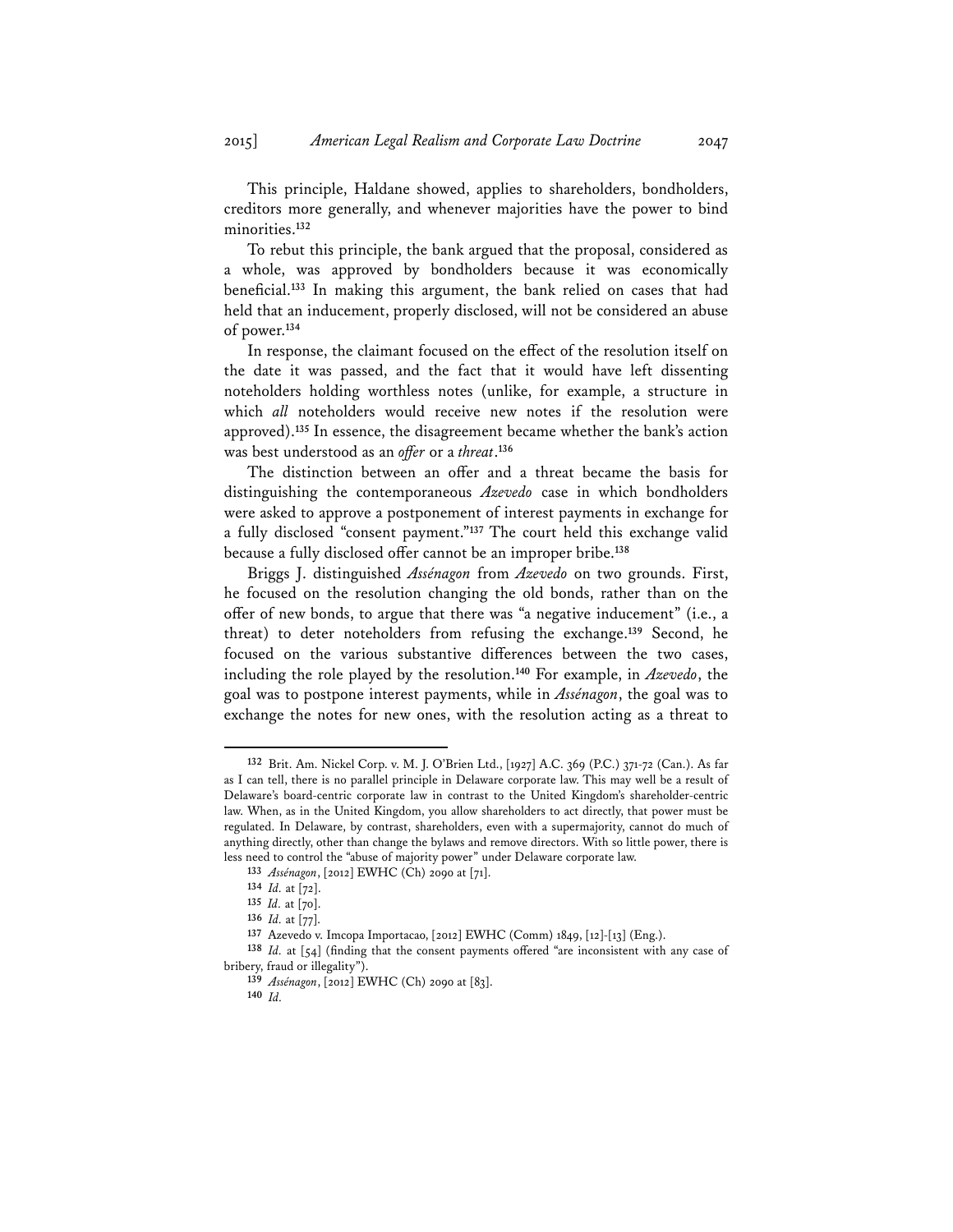those who did not tender.**<sup>141</sup>** Additionally, in *Azevedo*, the issuer made the offer, while in *Assénagon*, the other noteholders imposed the harm.**<sup>142</sup>** In *Azevedo*, the postponement of interest payments could benefit noteholders by allowing time to restructure while in *Assénagon*, the resolution destroyed the value of the notes with "no conceivable benefit" to the noteholders.**<sup>143</sup>** Finally, in *Azevedo*, there was no claim of oppression or unfairness, only a claim of bribery, while in *Assénagon*, a charge of oppression was central.**<sup>144</sup>**

In the end, then, Briggs J. combined an historical/doctrinal review of the cases with an analysis of the effect of the exit consent on the noteholders' decision to conclude that oppression had been established.**<sup>145</sup>** It is a very elegant example of classic legal reasoning.

My interest here is not in whether *Katz* and *Assénagon* were correctly decided, but in their style of reasoning and expression. In fact, I believe that both cases were decided correctly because of the differences in the background institutional setting. Under the U.S. Trust Indenture Act, changes in principal or interest require unanimous consent, so the kind of modification at issue in *Assénagon* could not occur. The inflexibility of the Trust Indenture Act, in turn, introduces a degree of rigidity—one response to which is exit consents. By contrast, in the United Kingdom, a straightforward resolution changing the terms of the bonds could have been put to a noteholder vote. With such a possibility, the use of the exit consent that threatens holdouts with ruin as a spur to offer notes in the exchange is less defensible.

### VII. THE LEGAL REALIST VERSUS THE TRADITIONAL STYLE

With regard to the substance of these corporate law cases, specialist judges in both systems, aided by specialist lawyers, clearly identify and understand the core issues involved. Adjusting for differences in background law, it seems likely that the disputes would ultimately be resolved in more or less the same way in each system. This is unsurprising in a field such as corporate law, where market and institutional pressures demand practical solutions to practical problems.

**<sup>141</sup>** *Id.*

**<sup>142</sup>** *Id.*

**<sup>143</sup>** *Id.*; *Azevedo*, [2012] EWHC (Comm) at [13]-[14] (explaining that interest postponement was key to restructuring). **<sup>144</sup>** *Assénagon*, [2012] EWHC (Ch) 2090 at [83]; *Azevedo*, [2012] EWHC (Comm) at [17]

<sup>(</sup>setting forth the basis of a claim alleging an unlawful consent payment in the nature of a bribe).

**<sup>145</sup>** *Assénagon*, [2012] EWHC (Ch) 2090 at [85] ("This form of coercion is in my judgment entirely at variance with the purposes for which majorities in a class are given power to bind minorities . . . .").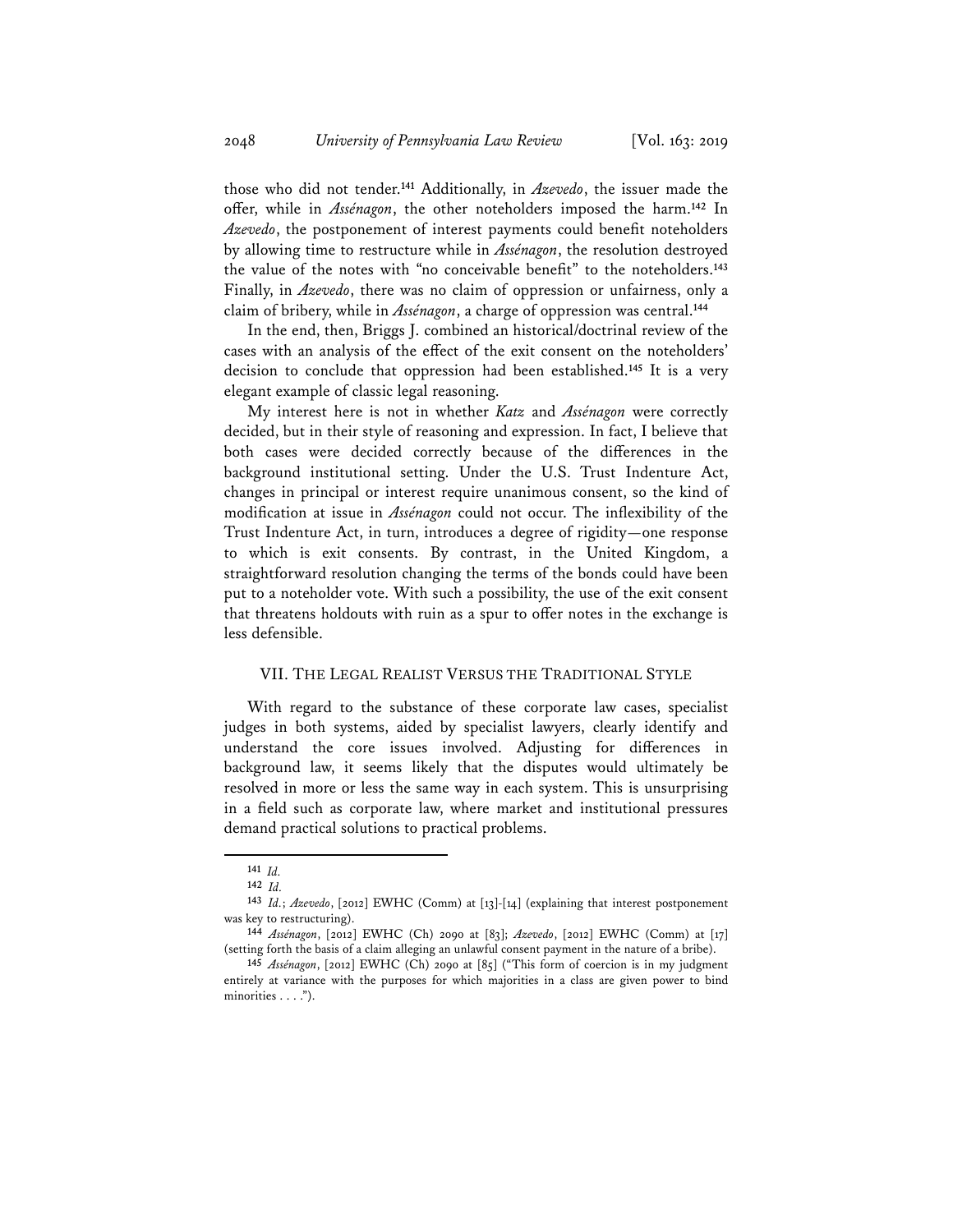But the styles of decisionmaking are strikingly different. At the risk of overstatement, in the Delaware cases, the policy issue is presented explicitly, with cases brought forward as illustrations of the issue or to check that a conclusion is consistent with the main lines of precedent. You can almost hear the judge saying, "This is an interesting and important question. Let's look for the best answer to that question anywhere we might find it—in law review articles, economics articles or even old cases. Having figured out the right answer, let's go back and check to make sure that it is not inconsistent with what came before."

In U.K. judgments, by contrast, the discussion of the cases is the way in which the policy issues are articulated and resolved. The judges almost seem to say, "This is an interesting question. Let's go look at the cases and see what they say so that I can figure out what I think about it." To the extent that they seek to convey that impression, there is a rather obvious but harmless disingenuousness. In *Assénagon*, Briggs J. identified the issue, took a position on it and then marshalled the legal materials to make the most convincing argument for that position. In *Katz*, Chancellor Allen did the same thing.

These stylistic differences derive from, or reflect, the different implicit jurisprudence in the two systems. In a Realist system, where one is taught that indeterminacy is pervasive and that, in the interesting cases, policy considerations are paramount, it is entirely natural and appropriate to state the policy issue explicitly and then to resolve it as best one can. In a traditional, doctrinalist system that operates on the assumption that nearly all cases can be resolved by a careful analysis of precedent and that the judge, even in resolving gaps, is very much a delegated decisionmaker (an agent not just of the legislature but also of the arc of precedent), it is entirely natural and appropriate to build policy arguments from within the case law.

These stylistic differences have real implications. In a Realist system, policy analyses can be persuasive to the court, as can retaining experts to submit reports or to testify on the optimal policy. Delaware judges regularly participate in academic conferences, publish articles in academic journals, and become informed consumers of academic research. In such a system, citing to finance literature or economically influenced policy analysis in legal academic literature is common and unremarkable.

As an illustration, return to Chancellor Strine's opinion in *MFW*. In summarizing the arguments of counsel and prior cases, Strine presented the issue as one of policy: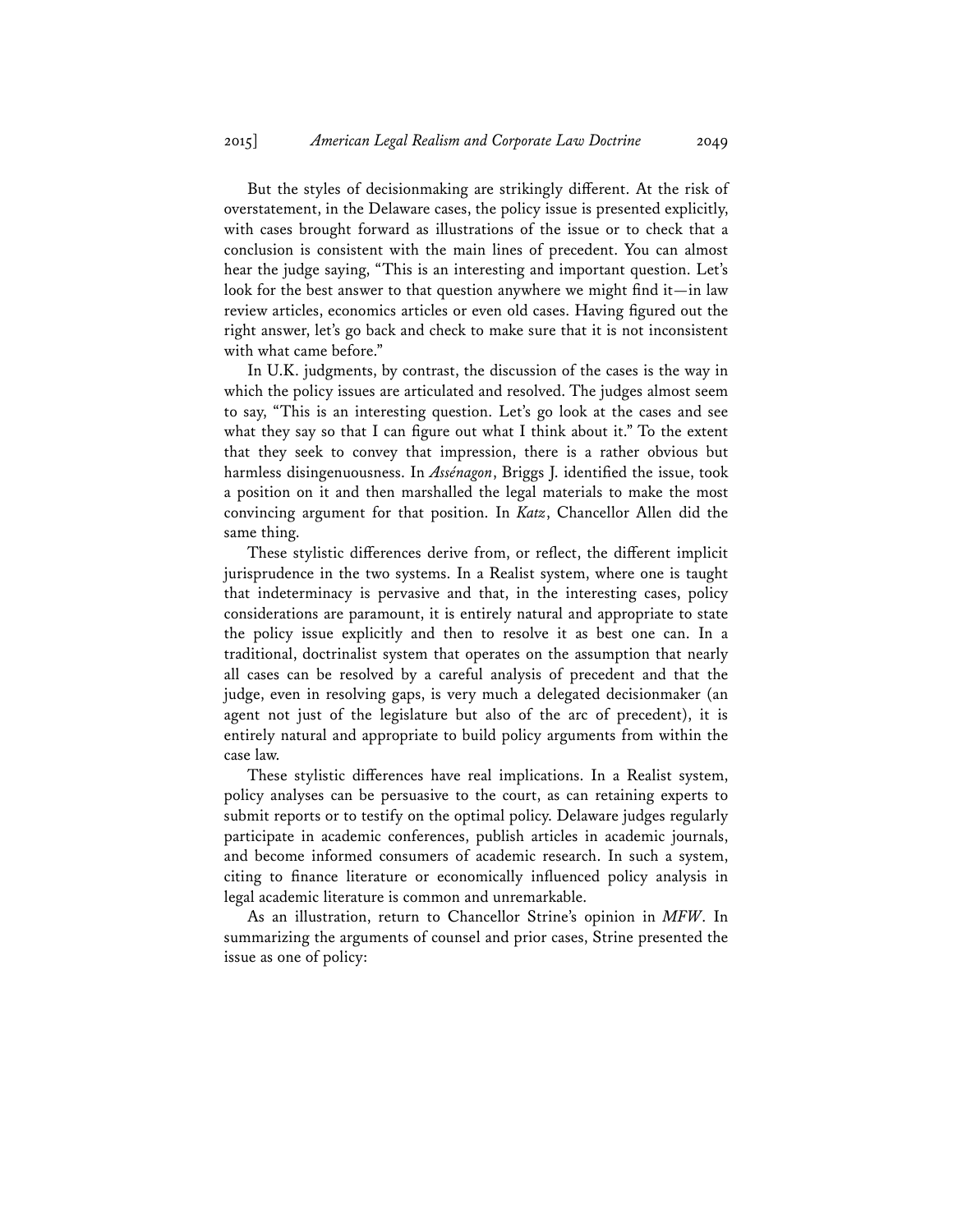In prior cases, this court has outlined the development of the case law in this area, as have distinguished scholars, and there is no need to repeat that recitation. The core legal question is framed by the parties' contending positions. For their part, the defendants say that it would be beneficial systemically to minority stockholders to review transactions structured with both procedural protections under the business judgment rule. Absent an incentive to do so, the defendants argue that controlling stockholders will not agree upfront to both protections, thus denying minority stockholders access to the transaction structure most protective of their interests—one that gives them the benefit of an active and empowered bargaining agent to negotiate price and to say no, plus the ability to freely decide for themselves on full information whether to accept any deal approved by that agent. This structure is not common now because controlling stockholders have no incentive under the law to agree to it, and such an incentive is needed because it involves the controller ceding potent power to the independent directors and minority stockholders. The defendants argue that the benefits of their preferred approach are considerable, and that the costs are negligible because there is little utility to having an expensive, judicially intensive standard of review when stockholders can protect themselves by voting no if they do not like the recommendation of a fully empowered independent committee that exercised due care. In support of that argument, the defendants can cite to empirical evidence showing that the absence of a legally recognized transaction structure that can invoke the business judgment rule standard of review has resulted not in litigation that generates tangible positive results for minority stockholders in the form of additional money in their pockets, but in litigation that is settled for fees because there is no practical way of getting the case dismissed at the pleading stage and the costs of discovery and entanglement in multiyear litigation exceed the costs of paying attorneys' fees. Finally, the defendants note that Delaware law on controlling stockholder going-private transactions is now inconsistent, with the intrinsically more coercive route of using a tender offer to accomplish a going-private transaction escaping the full force of equitable review, when a similarly structured merger where a less coercive chance to say no exists would not.**<sup>146</sup>**

This passage contains comprehensive citations to prior cases, to law review literature, and to expert affidavits filed in the case. The point is not that Strine ignored the cases. Rather, the Delaware style is to present the issue as one of policy and then to analyze it. The way in which the issue is

**<sup>146</sup>** *In re* MFW S'holders Litig., 67 A.3d 496, 525 (Del. Ch. 2013) (citations omitted).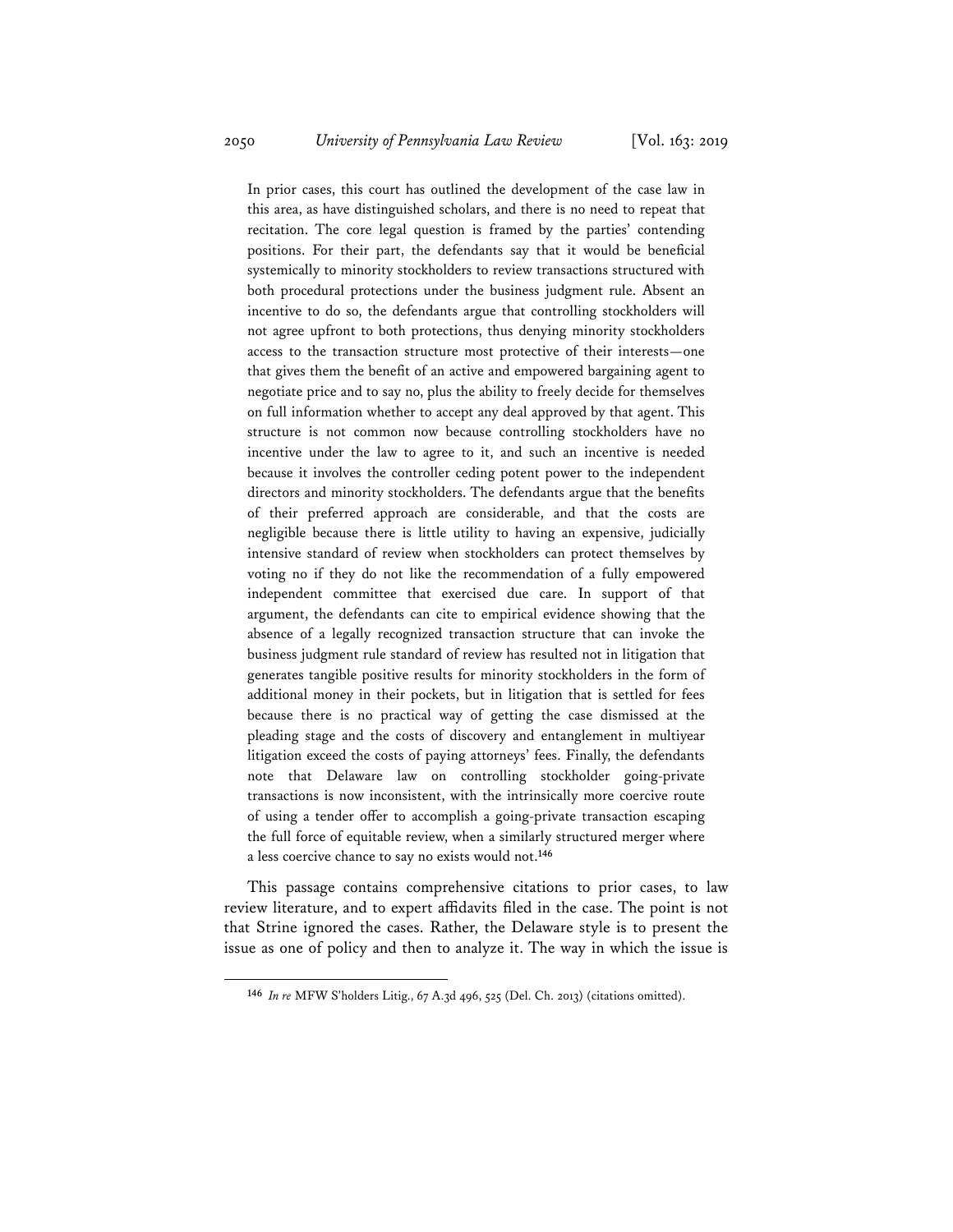presented in the opinion shows what perhaps is so obvious to readers and writers of Delaware corporate law that it is hardly visible: that, as a conventional or normative matter, explicit policy discussions are acceptable and even necessary, at least when there is an open question of law. This kind of discussion not only frees lawyers to argue policy but likely forces them to do so. While the "output" is doctrinal—a statement of a rule of law to govern this case and future cases—the "inputs" will be both doctrinal (how the new rule fits with the overall doctrinal structure of Delaware corporate law) and substantive (what is the best rule from a social policy perspective).

Contrast this with Briggs's resolution of an equally open question in *Assénagon*. It is not that Briggs hid the fact that the validity of exit consents was an open question under U.K. law or that important policy considerations were at stake. But, his approach to addressing those issues speaks volumes about a different set of implicit jurisprudential understandings and norms. Briggs began with Justinian and proceeded largely chronologically because he emerged from a system in which the practice is to make normative arguments through the analysis of past cases with a careful parsing of holdings to identify the underlying principle (the ratio decidendi) to be applied to the current controversy.

Indeed, in a traditionalist system such as Briggs's, the "nonlegal" materials that Delaware judges so freely incorporate seem to be kept at arm's length. In the affirmance in *Azevedo*, the Court of Appeals recognized that the validity of exit consents was an issue of first impression.**<sup>147</sup>** Then, having also recognized that the issue is a version of the "prisoner's dilemma," the court (per Lloyd L.J.) considered an alternative game theoretic framework:

Another graphic description of the uncertainty faced by an individual voter in this situation is called the Trembling Hand Perfect Nash equilibrium, as discussed in an article, "Do Bondholders Lose from Junk Bond Covenant Changes?" by Marcel Kahan and Bruce Tuckman in Journal of Business (University of Chicago Press) October 1993, vol 66, p 499. (Neither this article nor that mentioned at para 30 above was cited to us; neither affects my reasoning or my conclusion, so I did not consider it necessary to invite submissions from counsel about either.)**<sup>148</sup>**

**<sup>147</sup>** Azevedo v. Imcopa Importação, [2013] (Civ) 364, [31] (Eng.) ("We have to decide the point without the benefit of any previous English authority of direct relevance, other than the judge's judgment in this very case . . . .").

**<sup>148</sup>** *Id.* at [33].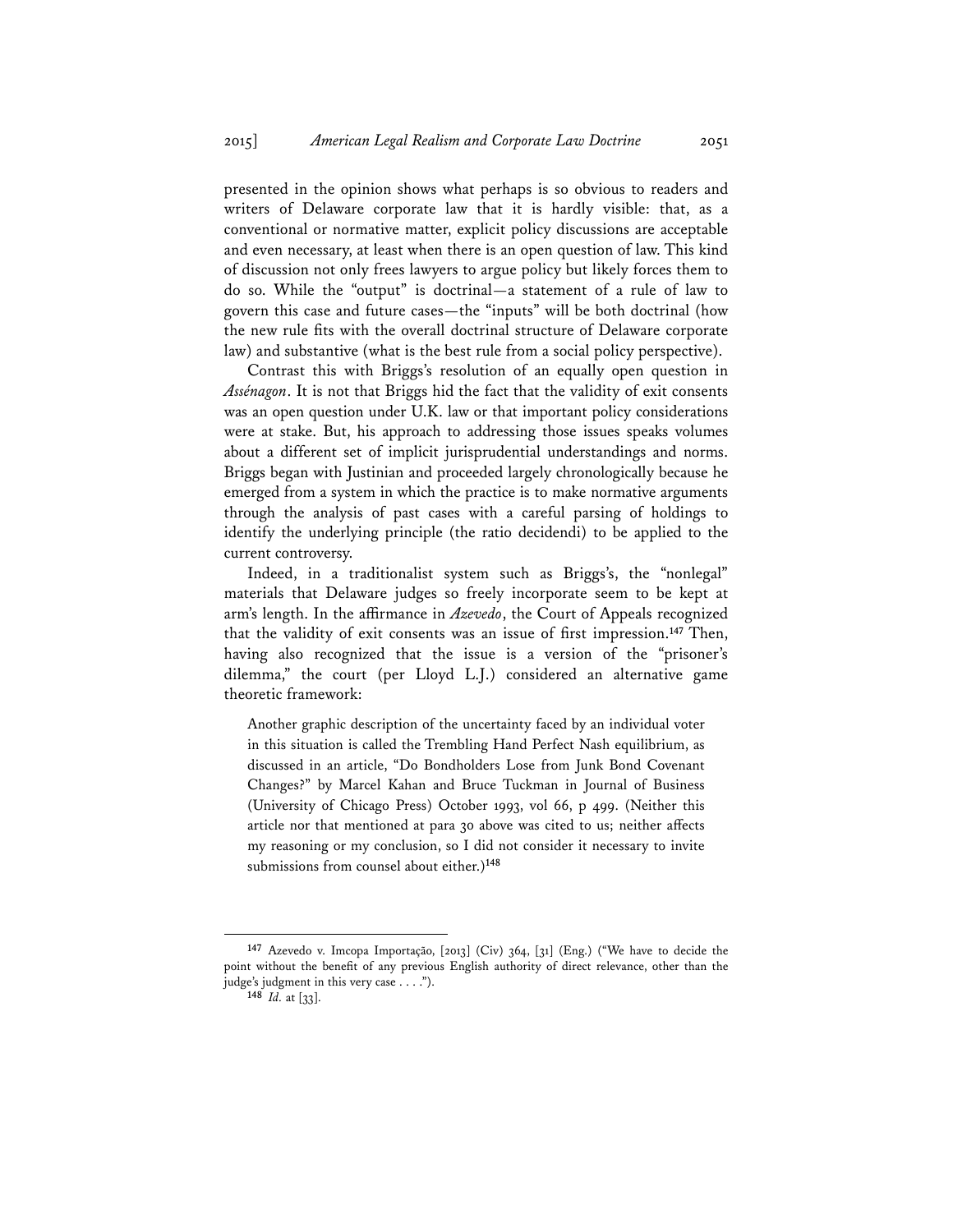This reference is revealing in several ways. The court was intrigued or amused by the suggestively named yet obscure "Trembling Hand Perfect Nash Equilibrium." Indeed, the whole paragraph is likely a judicial joke. But, most importantly, the parenthetical following the citation to Kahan and Tuckman implies that it would have been inappropriate to rely on academic literature that had not been cited to the court without inviting submissions from counsel.

Here, again, we see the difference in style. No U.K. judge would think it inappropriate to cite an obscure *case* not cited to the court without inviting submissions from counsel, at least if the case is from a U.K. or Commonwealth court. But, an *article* on bonds published in a finance journal, co-authored by a law professor (Kahan) and a finance professor (Tuckman), was sufficiently foreign to be treated with care, even when referred to as a joke.

#### **CONCLUSION**

Bayless Manning's classic article on shareholders' appraisal remedy is a tribute to his late colleague Frank Coker.**<sup>149</sup>** In the opening, he recalled that "[a] dean of my acquaintance is fond of saying that every law school course should be a course in jurisprudence."**<sup>150</sup>** He went on to note that Coker, in his fields of corporate law and contracts, "found the stuff of the cosmos. Every problem was a problem in depth; every class a class in jurisprudence."**<sup>151</sup>** Just as we humans discover that we speak in prose,**<sup>152</sup>** we lawyers discover that we have a jurisprudence, whether we know it or not.

Obvious to outsiders, but often invisible to natives, American lawyers have a very particular way of looking at the law, a perspective that we absorb with our first exposure to the law and that we enact in our daily practice. That American perspective, I have argued, is shaped by the American Legal Realists' understanding of the nature of adjudication. With the Realists, we see widespread indeterminacy in the law. Whether it is pervasive overall or just characteristic of many of the most interesting cases is beside the point. We fully believe that the most interesting cases can be decided either way and that policy considerations, rather than the cases and the statutes, will often be determinative.

**<sup>149</sup>** Bayless Manning, *The Shareholder's Appraisal Remedy: An Essay for Frank Coker*, 72 YALE L.J. 223 (1962). **<sup>150</sup>** *Id.* at 223.

**<sup>151</sup>** *Id.* at 225.

**<sup>152</sup>** *See generally* MOLIÈRE, THE BOURGEOIS GENTLEMAN (Bernard Sahlins ed., 2000).